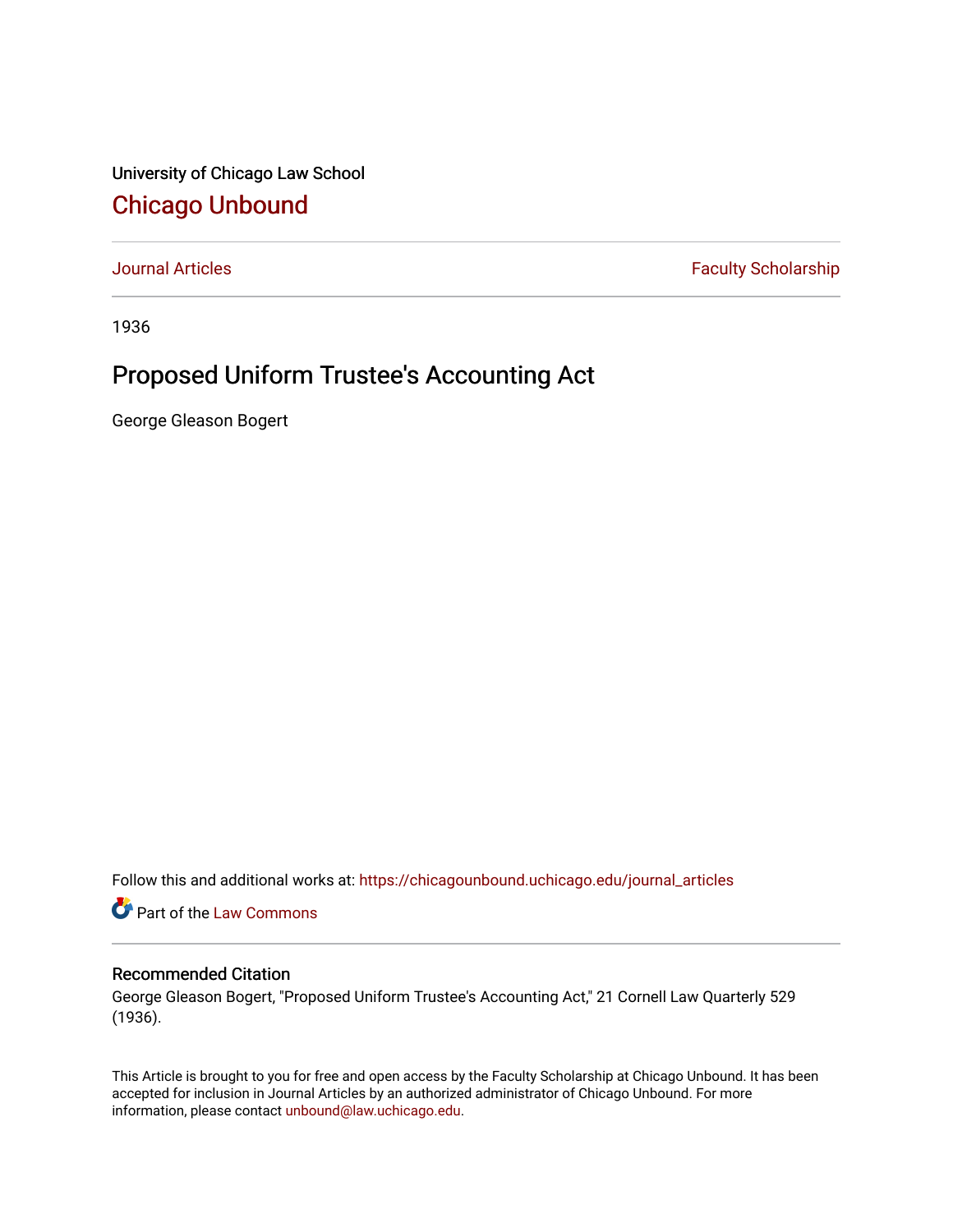# **CORNELL LAW QUARTERLY**

CUTHBERT W. **POUND VOLUME**

VOLUME XXI JUNE, 1936 **NUMBER** 4

### **THE** PROPOSED **UNIFORM TRUSTEES' ACCOUNTING ACT**

GEoRGE G. BoGERTf

### I. THE **PRESENT** SITUATION

The English court of chancery long ago established a rule that the trust beneficiary is entitled to inspect trust documents and property, to have full information regarding trust business, and to procure the examination of a written account of the trust affairs by a chancellor.<sup>1</sup> The theory was that these advantages would come to the cestui que trust either because his trustee voluntarily gave him the information and court accounting, or because the beneficiary procured them for himself by application to the trustee or by bringing a suit in chancery. Neither the court nor any other representative of the state was charged with the duty of taking the initiative to procure for the beneficiary the information or the account. The individual beneficiary was supposed to be able to protect himself. The law did not set periodic times for accountings, nor did it prescribe the contents of accounts.

Some American states still maintain this system. Apparently, in twelve states,<sup>2</sup> neither statutes nor court rules require periodic accountings by trusteees, fix the form or contents of accounts, or expressly confer jurisdiction on any court to demand or receive accounts. The beneficiary gets the information which he is energetic and shrewd

tThis article is offered as a humble tribute to the character, personality, and high professional attainments of the late Chief Judge Pound.

<sup>&</sup>lt;sup>1</sup>In re Tillott, [1892] I Ch. 86; LEWIN, TRUSTS (13th ed.) 675-6. On accounts in the British Empire, see Chandler, *The Accounts of Executors and Trustees* (9o8) 43 L. **J.** 6i.

*<sup>&#</sup>x27;Florida:* Singleton v. Knott, ioi Fla. *1077, 133* So. *7I* (i93i) ; but a statute gives the county court authority to compel trustees for orphans and minors to account. *Illinois:* Warner v. Mettler, 26o Ill. 416, **IO3** N. E. **259** (913). *Rhode Island:* Freeman v. City of Providence, iio AtI. *644* (R I. **I92O).** *Tennessee:* Vaccaro v. Cicalla, **89** Tenn. 63, **14 S.** W. 43 (1890). This appears to be the situation in *Arkansas, Colorado, New Mexico, Oklahoma, Washington, and Wyoming,* although no cases have been found to that effect. In *Maryland,* there is no statute except regarding trusts to sell. MD. AwN. **CODE:** (Bagby, **1924)** art. i6, §§ 258, **259.** In *Oregon,* the only statute seems to relate to annual reports **by** charitable trustees. **ORE. CODE** AxN. **(193o)** § 32-8o.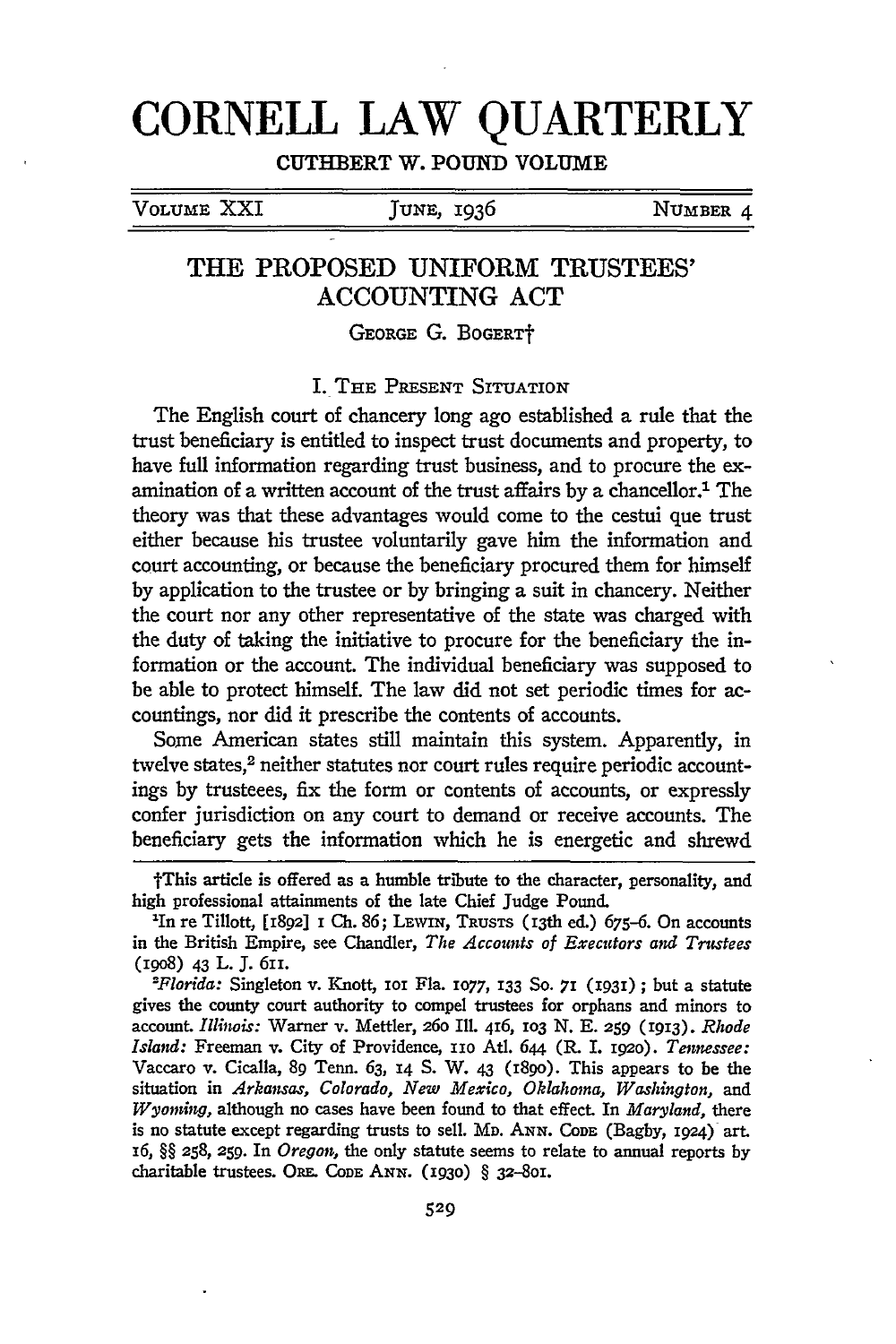enough to exact from the trustee or which the trustee thinks expedient or necessary to give him.

The writer has made some investigation of the contents of accounts voluntarily delivered to beneficiaries by professional trustees in this group of states. These reports seem generally to be presented annually, sometimes quarterly, and rarely at monthly intervals. They commonly consist of two statements, an income statement and an investment list. The income statement shows cash receipts and disbursements, both principal and income, with balances. The investment list gives a brief description of the bonds, stocks, mortgages, and other investments held at the date when the report is made.

Below and right are presented typical sample dummy accounts of this type, made up from actual statements:

LIST OF SECURITIES **HELD** BY NATIONAL TRUST COMPANY **AS TRUSTEE UNDER JANE DOE** TRUST **NO.** LIV. 3456 January ioth, **I93O.** Inv. **1236** \$2,000.00 Liggett & Myers Tobacco Co.—N. J.—G/B  $7\%$  Dtd **12-I-I1** Due Io-I-44 Apr. Oct. I Inv. **1239**  $$1,000.00$  P. Lorillard Co.—N. J.—G/B 7% Dtd  $12$ -1-11 Due Io-I-44 Apr. Oct. I Inv. 1234 *\$2,oo0.oo* Collateral Trust Ill No 368o Ist R. E. Mtge. Coll. Bds. Ser. A **5/2%** Inv. **1189.** ioo Shares The New Jersey Zinc Co.-N. J.-Cap. Stk. P. V. **\$25** Inv. IIIO 100 Shares Eastman Kodak Co.-N. J.-Com. Stk. No P. V. Jan. Apr. Jul. Oct. I Inv. *Io79* \$24,000.00 John and Mary Blank Re/L 6% Dtd. Io-7-28 Due **10-11-33** Apr. Oct. ii Inv. **1092** \$io,ooo.oo Mary Brown et al Re/L 6%o Dtd **10-13-27** Due IO-i7- **32** Apr. Oct. 17 Inv. I345 **\$2,000.oo** Beach Drive Bldg Corp Re/L 6% Dtd o-i-28 Due IO-I-38 Apr. Oct. I  $\ast$  $\ast$  $\ast$ Summary  $B$ onds at par  $$16,422.50$ Mortgages at par 62,000.00 Shares of Stock **231**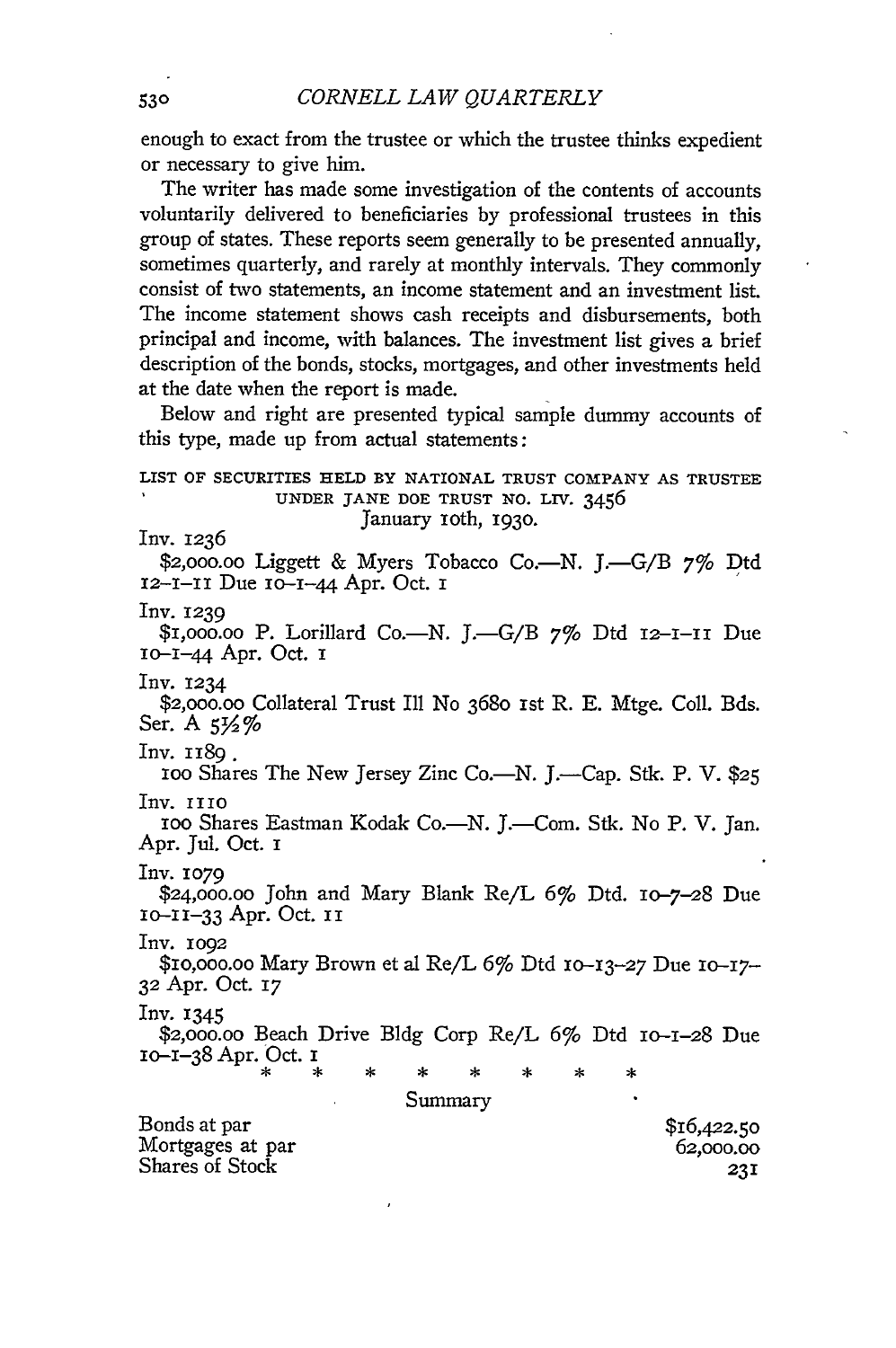|                       |                                                                                                                                                       | NATIONAL TRUST COMFANY                                                        |                 |                      |                                                                                                                                                            | המצים ונדר יהוד המחוד |               |
|-----------------------|-------------------------------------------------------------------------------------------------------------------------------------------------------|-------------------------------------------------------------------------------|-----------------|----------------------|------------------------------------------------------------------------------------------------------------------------------------------------------------|-----------------------|---------------|
|                       |                                                                                                                                                       | From Oct. 1, 1929 to Dec. 31, 1929<br><b>STATEMENT OF ACCOUNT</b><br>JANE DOE |                 |                      | Last figure in cach column under "cash<br>balance" tradicates present balance.<br>haures indicates an overdrati. Oblique<br>figures indicate an overdrati. |                       |               |
| DATE                  |                                                                                                                                                       | INCOME CASH                                                                   |                 | PRINCIPAL CASH       |                                                                                                                                                            |                       | CASH BALANCE  |
| 1929                  | PARTICULARS                                                                                                                                           | DISBURSEMENTS                                                                 | <b>RECEIPTS</b> | <b>DISBURSEMENTS</b> | RECEIPTS                                                                                                                                                   | INCOME                | PRINCIPAL     |
| н<br>ර්               | Balance on hand                                                                                                                                       |                                                                               |                 |                      |                                                                                                                                                            | 24950                 | $\frac{8}{9}$ |
| 4<br>ಕೆ               | Collateral Trust III No 3680 1st R B mtge coll bonds ser a interest at $5/4\%$ on \$2000 coll bonds due 10/1/29 inv 1234 ntf                          |                                                                               | 5500            |                      |                                                                                                                                                            | 30450                 |               |
| ທ<br>ಕೆ               | Jane Doe accumulated net income                                                                                                                       | 24950                                                                         |                 |                      |                                                                                                                                                            | 55 ၀၀                 |               |
| $\overline{a}$<br>ğ   | P Lorillard Co N J interest at 7% on \$1000 G/B due 10/1/29 inv 1239 tf                                                                               |                                                                               | 3500            |                      |                                                                                                                                                            |                       |               |
|                       | Liggett & Myers Tobacco Co N J interest at 7% on<br>\$2000 G/B due 10/1/29 inv 1236 tf                                                                |                                                                               | 7000            |                      |                                                                                                                                                            | 16000                 |               |
| Det 11                | John Blank and wife interest at $6\%$ on \$24000 first mtge to $10/11/29$ inv $1079$ ntf                                                              |                                                                               | 72000           |                      |                                                                                                                                                            | 88000                 |               |
| Oct 17                | Mary Brown et al interest at $6\%$ on \$10000 first mige to $10/17/29$ inv 1092 ntf                                                                   |                                                                               | 300 00          |                      |                                                                                                                                                            | 118000                |               |
| Oct 18                | Richard Black interest at 6% on \$2000 first mtge<br>to 10/18/29 inv 1134 ntf                                                                         |                                                                               | 60 00           |                      |                                                                                                                                                            | 1240 00               |               |
| 31<br>.<br>ರೆ         | Jane Doe payment as directed                                                                                                                          | 500 00                                                                        |                 |                      |                                                                                                                                                            | 74000                 |               |
| Nov <sub>7</sub>      | Sale of \$2000 Richard Black inv 1134 6% first mtge<br>Accrued int on above mige from 10/18 to 11/1/29<br>dated 4/18/27 due 4/18/32                   |                                                                               | 434             |                      | 200000                                                                                                                                                     |                       | 200000        |
| $\overline{ }$<br>Nov | Purchase of \$2000 Beach Drive Bldg Corp inv $1345$<br>first mtge dated $10/1/28$ due $10/1/38$<br>Accrued int on above mtge from $10/1$ to $11/1/29$ | 1000                                                                          |                 | 2000 00              |                                                                                                                                                            | $\frac{2}{3}$<br>744. | 00 00         |
| Dec <sub>19</sub>     | National Trust Company fee as trustee for quarter<br>ending $12/31/29$ at $14$ of $1\%$ of $\frac{5}{4}76000$ principal                               |                                                                               |                 |                      |                                                                                                                                                            | 734 34                |               |
|                       | per annum of mortgages purchased by us $\tilde{A}$ of $\tilde{B}$ of \$45750 principal per annum of se-<br>curities taken over                        | 9500<br>2860                                                                  |                 |                      |                                                                                                                                                            | 63934                 |               |
|                       | Please notify us within ten days of any objection to<br>this account, otherwise it will be considered ap-                                             |                                                                               |                 |                      |                                                                                                                                                            | 61074                 |               |
|                       | proved                                                                                                                                                |                                                                               |                 |                      | Examined                                                                                                                                                   |                       |               |

## TRUSTEES' ACCOUNTING ACT 53<sup>1</sup>

 $\ddot{\phantom{0}}$ 

ł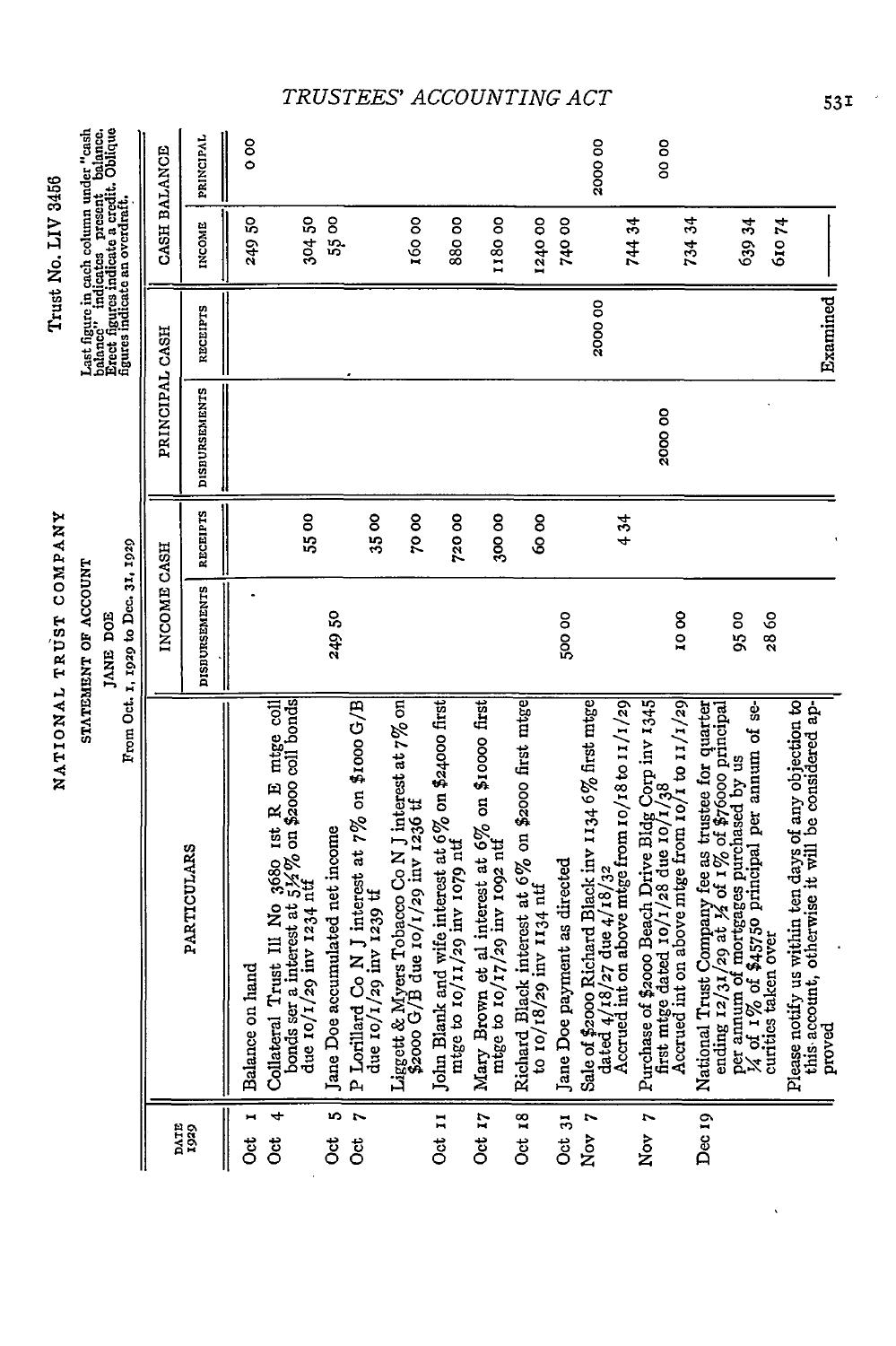It seems evident that these statements are not adequate to enable the beneficiary to discover dishonesty or incompetent administration. They do not show the names of the sellers of investments to the trust or of the buyers of investments from the trust. They do not disclose whether the trustee has been dealing with affiliates or subsidiaries or with other institutions with whom the trustee has a gentlemen's agreement regarding the purchase or sale of investments. They do not disclose information concerning the cost, book, or market values of the securities held at any time during the accounting period. It is well known that during the course of recent years, many beneficiaries have discovered too late that their trustees have been guilty of self-dealing, or of breaches of trust with regard to the holding or sale of trust investments. More detailed information on these points in the typical trust report would doubtless have warned many beneficiaries and enabled them to protect themselves before they were barred by acquiescence, court approval, or the lapse of time. It is believed that these voluntary statements, while perhaps fairly adequate to reveal the status of the elementary parts of administration in the hands of an honest, competent trustee, do not give sufficient information to warn a cestui que trust of disloyalty, bad judgment, or dishonesty.

In a second group of nine American states,<sup>3</sup> the statutes merely provide that a voluntary or compulsory account of a trustee may be had in a named court (either the probate court or a court of general equity jurisdiction), without making it mandatory on the trustee to account at any particular time or to present any particular facts in the account. These statutes simply confer accounting jurisdiction on certain courts and do not differentiate this group of states materially from the first group described above, where it is assumed that the court of general equity jurisdiction will take the account.

A third list consists of twenty-three states which have acts obligating trustees to account periodically, in seventeen states<sup>4</sup> annually, in

**'GA. CODE ANN. (Michie,** 1926) § 3777 **(8) ;** HAWAII **REV.** LAWS **(1925)** § 2475, as amended by Laws 1929, Act *169* (a few simple details stated) ; IowA **CODE** (193) § 12775; LA. **GEN. STAT.** (Dart, 1932) **§§ 9820, 9821;** MIcH. CoMT.

è

<sup>&#</sup>x27;See **CAL. PROB.** CODE (Deering, **1933) §§ 1121** and **ii2o,** as amended by Laws 1933, P. 2495, § **14,** vesting jurisdiction in the probate court, an act which has formed the model for similar legislation: ARIZONA REV. CODE ANN. (Struckmeyer, 1928) § 4083; **IDAHO** CODE **ANN.** (1932) § **15-136;** MONTANA Rv. CODE **ANN.** (Choate, **i92i)** § **10352;** NEv. Com. LAWS (Hillyer, 193o) § 98x6. Other provisions of this type are KAN. REV. STAT. ANN. (1923) § 20-1107; MIss. CoNsT. **(I89O)** § **i59; NEB.** Comp. **STAT.** (Supp. **1933)** § **30-1801** (except as to final accounts, which are compulsory) ; TEXAS **ANN.** Civ. **STAT.** (Vernon, **1925)** art. **7135.**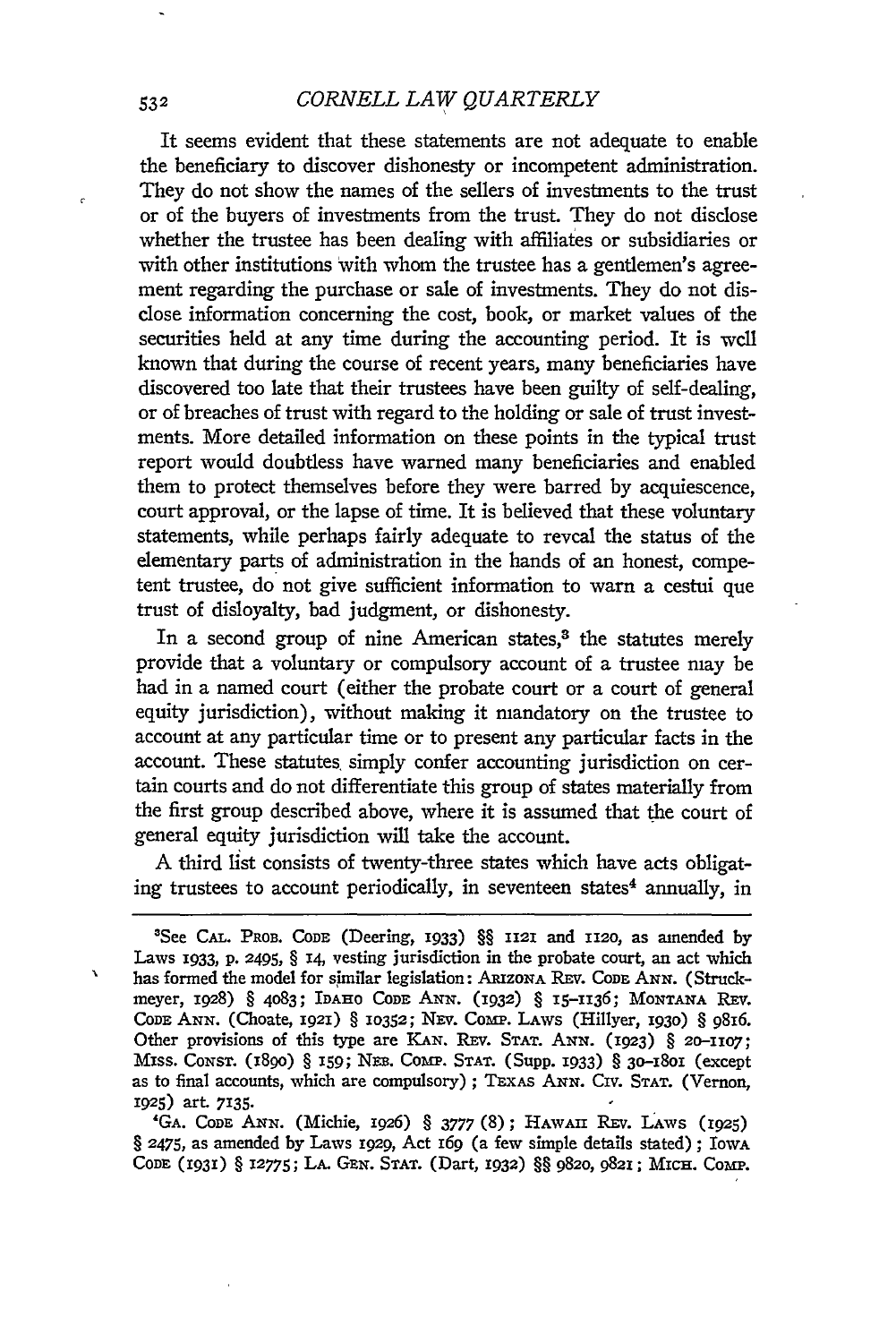two states<sup>5</sup> biennially, in one state<sup>6</sup> triennially, and in three others<sup>7</sup> at the end of the trust or other fixed time. These statutes do not settle in great detail the contents of the accounts but leave that matter to the discretion of the trustee or the court. These states do not think it essential to set forth certain fundamentals of accounts which are necessary to the beneficiary's protection.

A fourth class of jurisdictions, consisting of some of the older, more populous, and wealthier states, not only require by statute that trustees account annually,<sup>8</sup> biennially,<sup>9</sup> or triennially,<sup>10</sup> but also, either by statute or court rules, set forth in considerable detail the schedules and items which such accounts must contain and the procedure in court with reference to examination and approval and disapproval.

The third and fourth classes of states have, therefore, departed from the common law *laissez faire* system and given the aid of the state to the trust beneficiary, at least to the extent of telling him and the court which information he and it should have at frequent intervals. These states have'not generally,<sup>11</sup> however, required court or other officials to keep records for the purpose of seeing that trustees present accounts in due time or of jogging the memories of recalcitrant fiduciaries. The sanction behind these statutes, the stimulus to prompt and fnll compli-

LAws **(1929)** § **15880;** Minn. Laws 1933, **c. 259;** Mo. **STAT. ANN.** (Vernon, 1932) § 3148 (court-appointed trustees) ; N. H. PuB. LAws (1925) **c. 309,** *§§* **I,** 18; *N.* C. CODE ANN. (Michie, **i93I)** *§§* **5I,** io5; **N. D.** Laws 1935, C. **250,** *§ I6* (as to court-supervised trustees); S. C. CODE (Michie, I932) § 9047 (courtappointed trustees) ; rules III, IV, VII, and VIII of the South Dakota Supreme Court (court-supervised trusts) ; UTAH REv. **STAT.** ANN. (933) c. io2, art. 12, *§* **31; VT.** PUB. LAvs (1934) § 3044; VA. CODE (Michie, **1930)** § 5408; W. VA. CODE ANN. (Michie, 1932) § 44-4-I; WIs. **STAT.** (933) § **323.01.**

'Ky. **STAT.** (Carroll, **I93o)** § io65; OHIo **GEN.** CODE (Page, Supp. 1934) *§* 10506-34.

"ME. REv. **STAT. (i930)** c. 82, § **I.**

*7 ALA.* CODE ANN. (Michie, 1928) *§* **IO443** (trustee must account on resignation or removal or completion of trust); IND. **STAT.** ANN. (Burns, x926) § 13468 (trustees must account in equity on death of cestui or termination of trust); **NEB.** ComP. **STAT.** (Supp. 1933) § 30-1801 (final account).

'CONN. GEN. **STAT. (193o)** § 4973; Sup. Ct. D.C., Rule **69;** MAss. **GEN.** LAws **(1932) C.** 2o6, § **i; N.** Y. Suaa. **CT.** Acr, § **255.**

'Del. Laws 1935, c. **232,** amending **DEL.** REv. CODE (ig95) § 3874.

*"N.* **J.** Comx. STAT. (Supp. 1924) tit 146, § **I14;** PA. STAT. ANN. (Purdon, **1930) tit** 20, § 838.

'In a few states officers of the court do seem to render some assistance. **GA.** CODE ANN. (Michie, 1926) § 4818 (ordinary to keep docket of returns) ; PA. STAT. ANN. (Purdon, 1930) tit. 17, § 1919 (prothonotaries to keep record book of accounts) ; VA. CODE (Michle, 193o) § **5401** (commissioner of accounts to keep record book) ; W. VA. **CODE:** ANN. (Michie, 1932) § 44-3-1, § 44-4-1.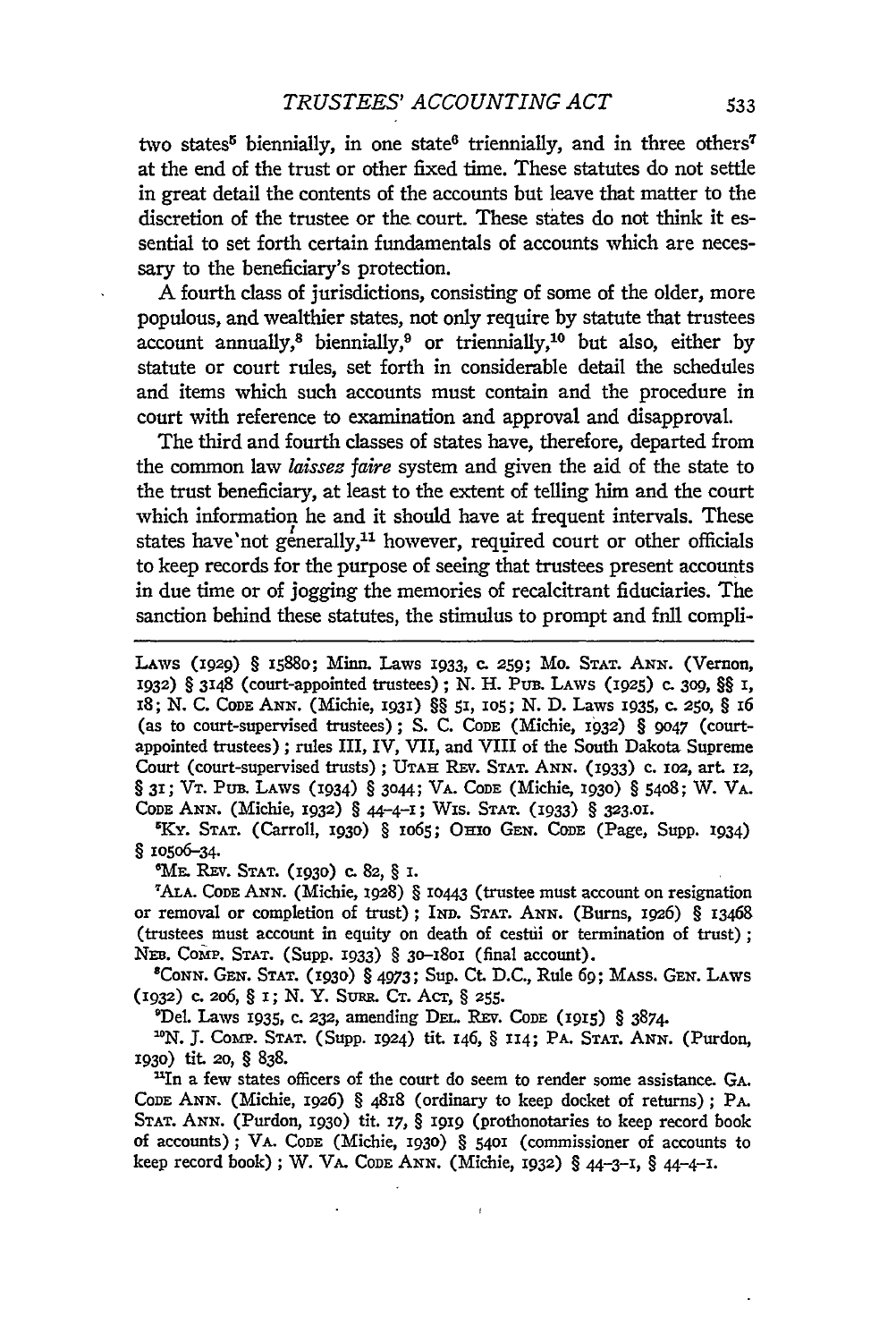ance, is the power of the court to remove a trustee for misconduct or to reduce or withdraw his compensation.

Nearly all of these American statutes regarding trust accountings apply only to testamentary trusts. There are, however, a few jurisdictions in which living trusts are included expressly within the accounting statutes, or in which it seems that some living trusts may be so governed. 12 Whether this usual omission of inter vivos trusts is because they are much less numerous than trusts created by will, or because their creators are expected to provide in the trust instruments for adequate reports, or because of a desire to protect such trusts from publicity, or for other reasons, is not known to the writer.

The American situation is, thus, that in about two-fifths of the jurisdictions testamentary and living trust accounts are delivered to the beneficiary or presented to a court only when the trustee voluntarily accounts or is forced by the beneficiary to do so; whereas in the remaining three-fifths of the states periodic accounts are required by statute or rule to be delivered and filed by testamentary trustees, but not generally by non-testamentary trustees.

### *Bank Examinations3*

An indirect check on the accuracy and honesty of professional trustees and their accounts, and on the soundness of their policies, is provided by states and the nation<sup>14</sup> through the examination of the affairs of banks and trust companies. There are at least four sets of examining agencies, namely: (i) the office of the Comptroller of the Currency,

'Sup. Ct. **D.** C., Rule **69** (except those acting under authority of the probate branch); GA. CODE **ANN.** (Michie, 1926) § 3777 (8); Ky. **STAT.** (Carroll, **193o)** § io65; Pa. Laws **1931,** No. 349.

The Delaware statute is limited to trustees appointed by will or **by** the chancellor. **DEL. REv.** CODE (1915) § 3874.

In three states the accounting rules apply only to trustees of court-supervised trusts. Minn. Laws **1933,** c. **259;** N. D. Laws 1935, **C.** *250,* § 16; S. D. Comp. LAws (1929) § 123 3B, and Sup. Ct. Rules in 46 **S.** D. x, xi.

In one state there seems to be no accounting statute applying to private trusts, but there is such an act regarding charitable trusts. ORE. **CODE ANN. (1930)** § 32-8Ol.

<sup>13</sup>Much of the information given below is received from bank examining authorities by interview or correspondence, and from manuals and printed questionnaires prepared by the banking departments.

'Examinations are made by national bank examiners twice each year. In addition such banks are required to file annually a report under oath, on a form furnished by the examining authorities. The Comptroller of the Currency has a manual of information relating to the examination of national bank trust departments which is now in process of revision.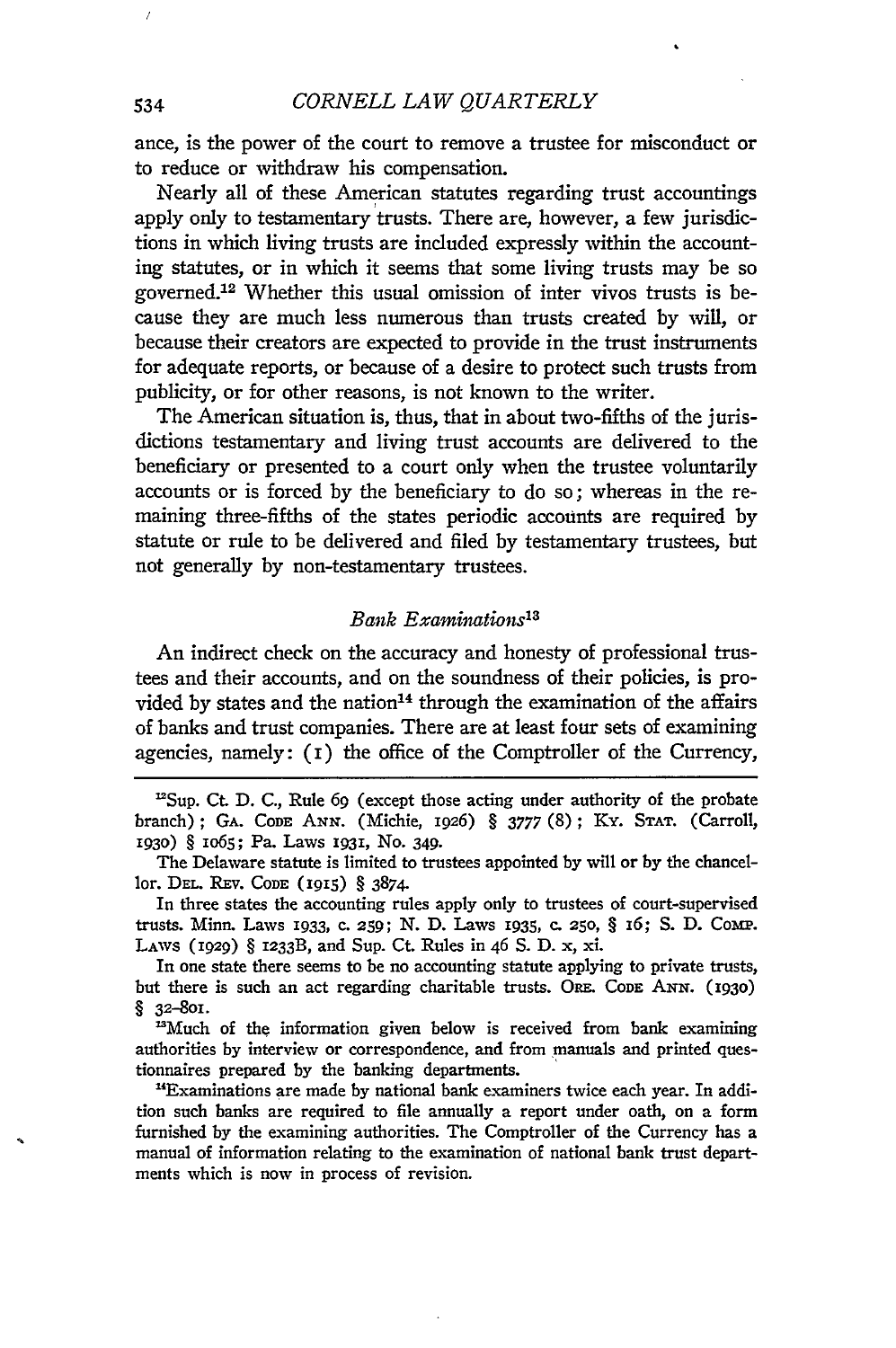examining all national banks;<sup>15</sup> (2) the several federal reserve banks, examining state banks which are members of the federal reserve system;16 **(3)** the Federal Deposit Insurance Corporation, examining state banks which are not members of the federal reserve system;<sup>17</sup> and (4) state banking department authorities, examining state banks and trust companies and, in some states, by courtesy being permitted to examine the trust departments of national banks.18

The purpose of such examinations is in the main to discover dangers to the solvency of banking institutions, but the trust departments are also inspected with a view to discovering investment and accounting policies, the adequacy of the trust records kept, whether any self-dealing or dishonesty has crept into the fiduciary work, and whether the trust securities are actually on hand. These investigations of trust accounts are by sampling methods in the larger institutions, but are more complete in the case of smaller banks.

The federal examiner's report with respect to trust departments shows that he inquires into the number of fiduciary powers granted and being exercised by the particular bank; whether the trust department transacts any business which should be properly transacted in other departments; whether the state law requires a security deposit with state authorities, and if so whether this deposit has been made; whether the institution has a separate trust department with separate officials; whether it keeps a separate set of books and records of fiduciary activities which are adequate; whether the trust securities are kept separate and are earmarked; what are the principal officers and committees of the trust departments and their functions; whether the minutes record acceptance of all trusts; whether the written reports of all finished trusts are recorded; whether the opinion of competent counsel is obtained and filed in all important trust matters.

The federal report then gives a combined balance sheet as to assets and liabilities of all trusts being managed by the particular institution. It then takes up individual trusts, as distinguished from corporate trusts used as security in connection with loans. The following questions are to be answered by the examiner:

r

**Mi2** U. S. C. A. (Banks and Banking) § **481** (1926).

*<sup>&</sup>quot;Ibid., §* 485.

*<sup>&</sup>quot;'lbid., §* 264.

<sup>&#</sup>x27;ILL. RFV. **STAT.** ANN. (Smith-Hurd, **1933)** c. **32,** §§ 298-299 (annual examination by state auditor's department) ; N. Y. Cons. LAWS, c. 2 (BANKING LAW) § 39 (I920, **1935)** (superintendent of banks to examine at least twice every fifteen months; have been examining trust departments for about one year only).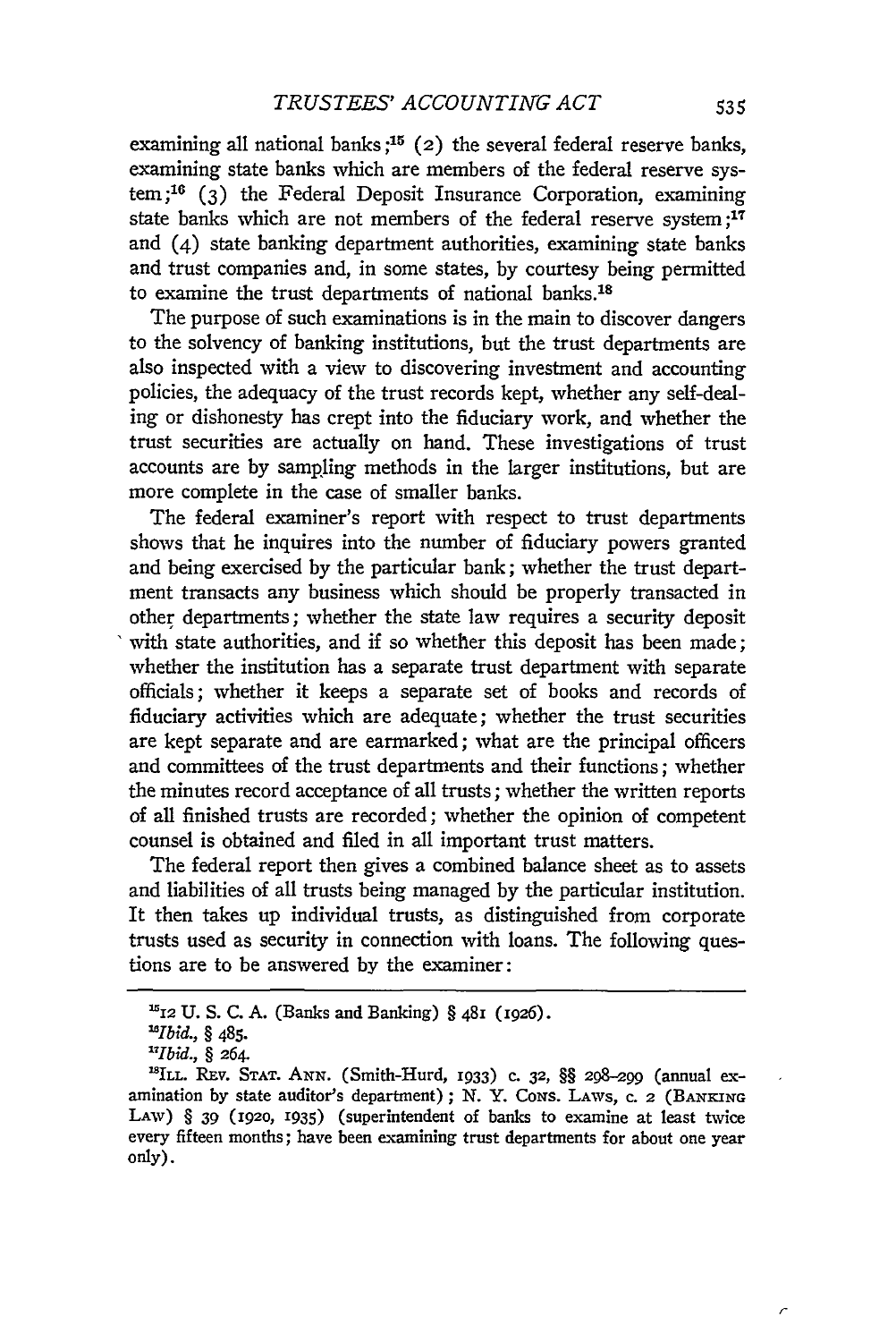**"i)** Number of individual trusts.

"2) Are there on file: a) Original instruments creating each trust or properly authenticated copies thereof? b) Original or certified copies of inventories and appraisements? c) Proper releases or receipts for either partial or full distribution of trust assets?

"3) Are reports of account properly filed with courts and/or others entitled thereto? Are copies of such reports on file?

"4) Are all purchases and sales of trust investments and other matters of importance authorized or approved by the directors or a committee of same, specially designated for that purpose?

"5) Describe the procedure in effect for periodically appraising and reviewing trust assets for the purpose of determining their current value and whether or not they should be retained.

"6) Are all investments of trust funds made in strict accordance with state fiduciary laws, court orders or provisions of trust instruments? Comment on any unauthorized or illegal investments.

*"7)* Where investment of trust funds are left to the discretion of the institution, in what class of securities are investments made?

"8) Do trust investments include any loans to any directors, officers, or employees of the institutions? If so, list and comment.

"9) Are trust funds invested in securities of concerns in which directors, officers, or employees are interested? If so, list and comment.

"IO) Has the trust department purchased for investment of trust funds any securities issued or guaranteed **by** an affiliated interest or in the distribution of which the bank or any affiliated interest has participated?

"II) Has the trust department, in any case, purchased from any other department or affiliated interest any investments for trust funds? If so, give full explanation.

**"12)** From what sources are trust investments purchased?

**"13)** Do trust investments include any stock of the bank? If so, state amount, how acquired, and under what terms held.

**"14)** Where the institution acts as co-fiduciary are all assets in its possession and is the accounting and management under its direction?

"15) Are proper authorizations obtained from co-fiduciaries before important action is taken?

"16) Are advances to trust estates improperly made from funds belonging to other estates? If so, give details.

"17) Are proper records kept of all liabilities of the trusts to various creditors and of all trust assets pledged, or held elsewhere

than in the trust department? "18) How often are audits or examinations of the trust department made by or for the directors? Are they complete?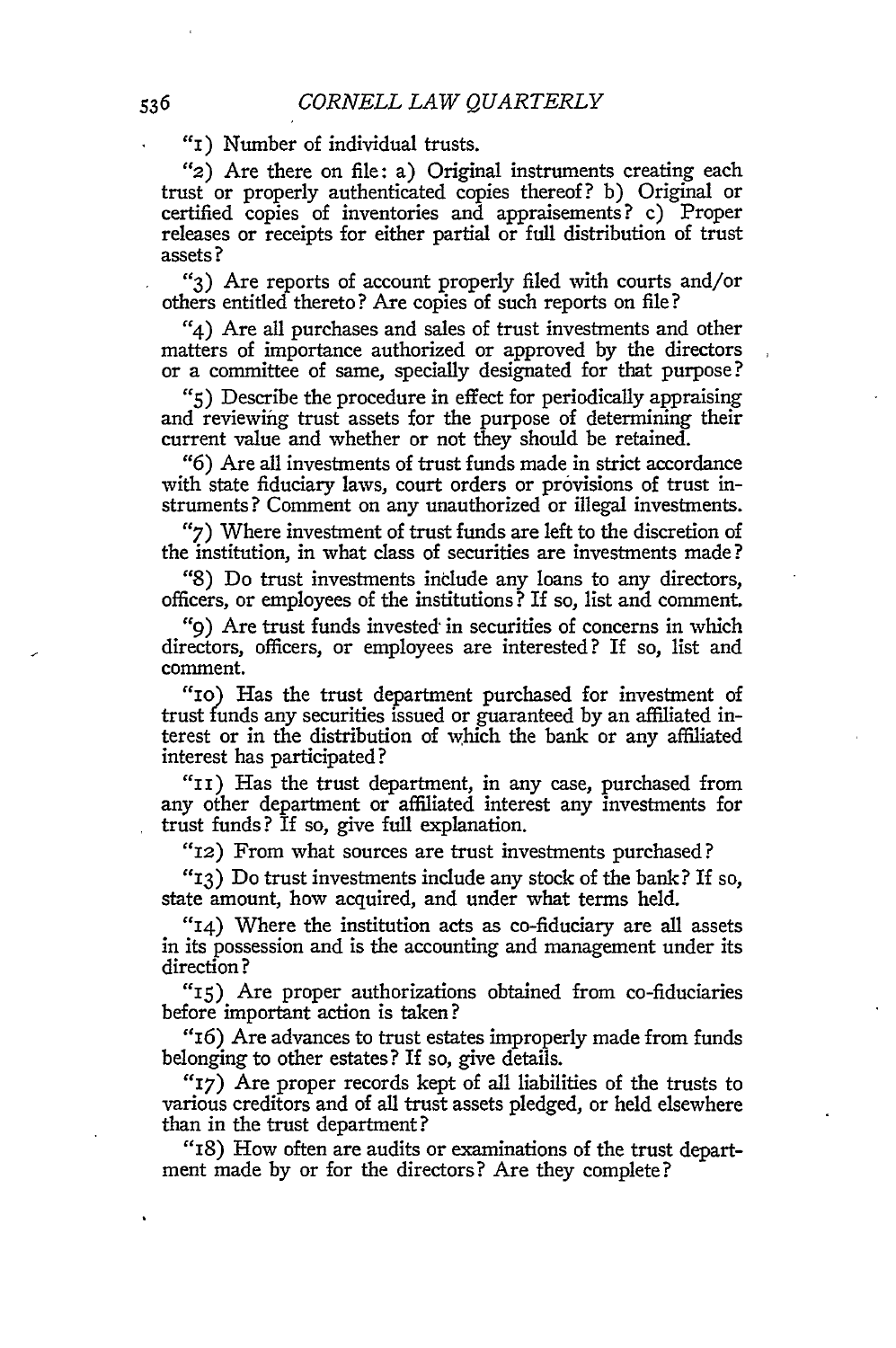**"19)** Has the institution given any guarantees or assurances of any nature in connection with its trust activities ?"

### *"Stocks and Bonds*

"i) Are negotiable assets safeguarded **by** being placed in the **joint** custody of at least two bonded officers or other employees designated **by** the directors?

*"t2)* Upon whose order are securities released from the vault and is a permanent record maintained of all negotiable assets deposited or withdrawn from the vaults?

*"3)* Where stocks and bonds are considered valueless or without a ready market, is it the practice to list them on the asset record with a carrying value?

*"4)* How does the policy employed with reference to the amortization of accumulated premiums and discounts on bonds pur- chased affect the corpus of the trust?

*"5)* List or comment on stocks and bonds which are not registered in the name of the institution in its full fiduciary capacity which could be properly registered as such."

*"Real Estate Mortgages* "I) Specify all mortgages (other than those received 'in kind') not accompanied by proper documentary evidence of title and priority of lien.

"2) Are written appraisals on file, showing the value of land and improvements separately?

<sup>n</sup>*3)* State whether such properties are inspected and revalued in writing by competent appraisers. "3a) How often? When last done?

*"'4)* What percentage of valuation is fixed as limit for mortgage loan?

*"5)* State cases where insurance coverage seems inadequate, giving pertinent details.

"6) State whether payments of taxes and assessments are

verified at stated periods. *"7)* Comment on mortgage loans in arrears of principal and/or interest, giving such detailed information as is considered advisable in the circumstances.

"8) Are payments on principal and/or interest properly indorsed on mortgage notes and participation certificates held?'

"9) Are participation mortgages and certificates in proper form and is an adequate record of the latter maintained **?"**

### *"Real Estate*

"i) Is real estate entered upon the asset records at a value? If so, is it carried at assessed, appraised or nominal values?

"2) Does the institution protect its beneficiaries and itself by providing for adequate fire and liability insurance? If not, is a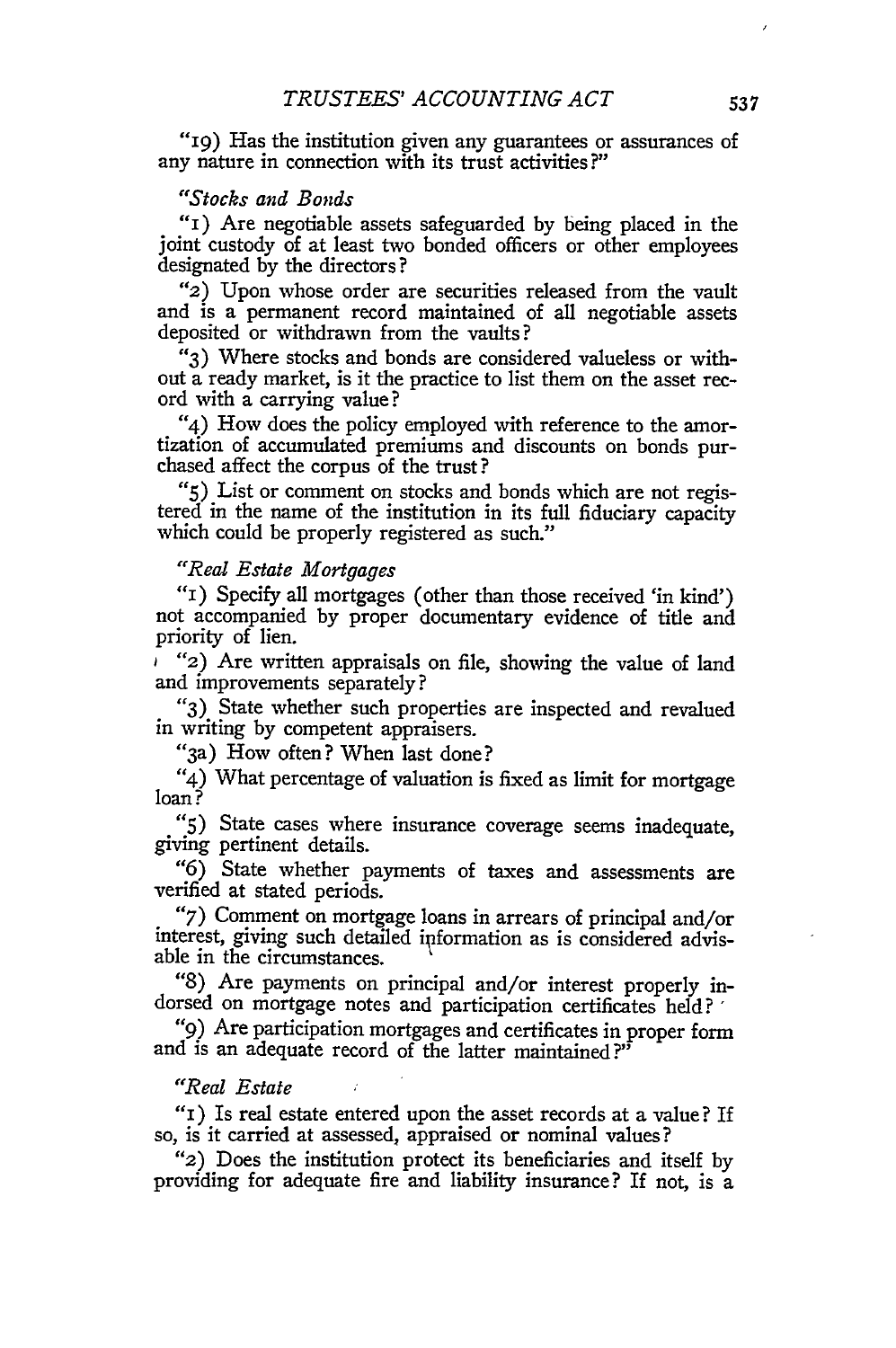written request for not so doing secured from the proper interested persons **?"**

### *"Miscellaneous Assets*

"i) Are all miscellaneous assets properly entered on trust records immediately upon their receipt and not charged off until sale or distribution is made?

"2) Are payments on account of principal and/or interest properly indorsed on notes ?"

### *"Overdrafts and Advances*

"i) Were the reasons for granting, and circumstances surrounding each principal overdraft ascertained?

"2) Give details in connection with unsecured principal or income overdrafts.

**"3)** List all income overdrafts of at least five months duration.

"4) List all habitual principal overdrafts, or any other large or unusual overdraft."

*"Due from Banks* (Individual and Corporate Trusts)

"i) When trust funds are deposited in other banks are they placed therein as individual deposits in the name of the institution in its fiduciary capacity? If not, did you instruct?

"2) How often are bank balances reconciled?

**"3)** Are reconcilements made **by** someone other than the person who keeps the bank account? If not, are reconcilements checked **by** someone else?

"4) Is a distinctive check used for disbursements of trust funds?

"4a) Are checks effectively cancelled and properly filed?

"5) If trust department cash is deposited in the commercial department, list and appraise the securities pledged. If security was insufficient or not approved was correction obtained?

"6) Are trust funds deposited in other banks protected by deposit insurance?

*"7)* Are available cash balances of trust funds promptly invested? Comment on any balances held for an unreasonable period without investment."

The separate questions regarding corporate trusts and the basis for the inquiry into them are not discussed here, because not relevant to the accounting question in the normal type of trust.

For the purpose of showing the scope of state examinations of trust departments, the writer obtained sample sheets from the New York Banking Department.<sup>19</sup> These sheets show that a large part of the information required is the same as that described on the federal rec-

<sup>&</sup>lt;sup>19</sup>Through the courtesy of Hon. C. Tracey Stagg, State Senator.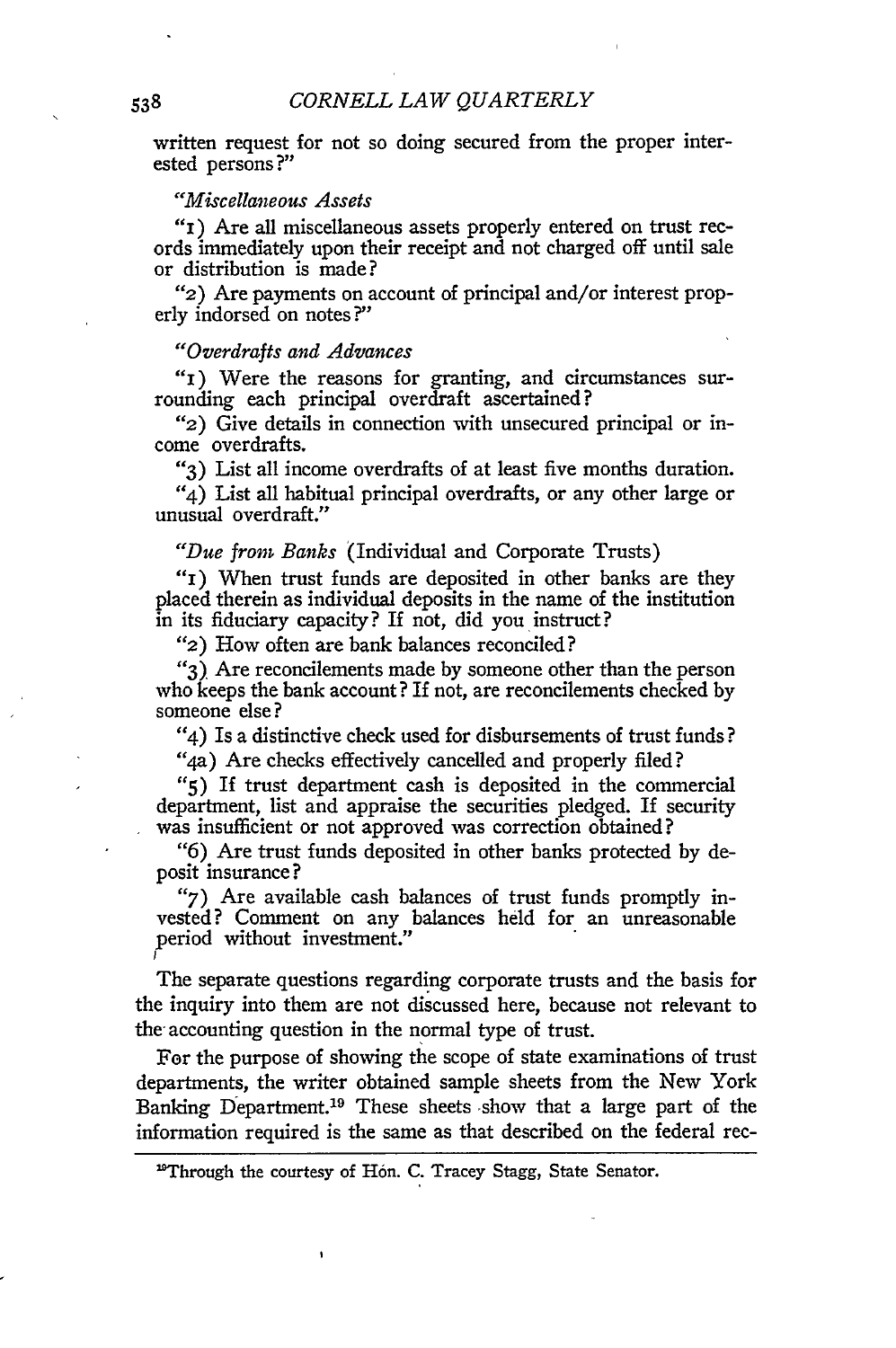ord. The following questions seeem to be peculiar to the New York questionnaire:

"i) Are there on file: a) Copies of tax reports. I. Income. 2. Estate (inheritance). b) Abstract (history sheet) kept up to date. c) Proper court releases on termination of appointment.

**"2)** Are all assets listed with a carrying value?

*"3)* Is the review committee obtaining advisory services in connection with the investment list and are adequate means being taken to keep the list acceptable?

"4) Review recent sales and purchases, ascertaining from what source the transaction arose and test the prices. Are there any comments?

"5) Is a tickler kept for the purpose of controlling the receipt and disbursement of income?

"6) Are all accounts ticklerized for an annual review as to the sufficiency of income?

**"7)** Do all accounts carry principal and income sheets?

"8) Is all income remitted annually, except in trusts for the benefit of minors?

"9) Is a distinctive check used for the disbursement of trust funds?

"io) Are the minutes a full and complete record of pertinent trust activities and with each trust are the specific recommendations filed?

**"ii)** What portion of mortgage participations was acquired from bank's own portfolio?

**"i12)** What is the condition of the mortgages and mortgage participations sold to the trust department?

**"i13)** What action is the institution taking to protect the interests of beneficiaries in delinquent mortgages or mortgage participations **?**

**"14)** Has the institution at any time paid dividends, interest, or any form of income out of the corporate funds, without having actually received such income? State particulars.

"i5) Give comparative summary of trust department income and expenses."

To be filled out **by** the Institution under examination:

"I) Are the officers and committee members designated by the Board of Directors and are their duties prescribed by the Board of Directors?

*"2)* Is the acceptance of a fiduciary appointment the responsibility of the Board of Directors, Trust Committee, or officers?

"3) Are beneficiaries of trusts notified of extensions, defaults in interest payments, etc.?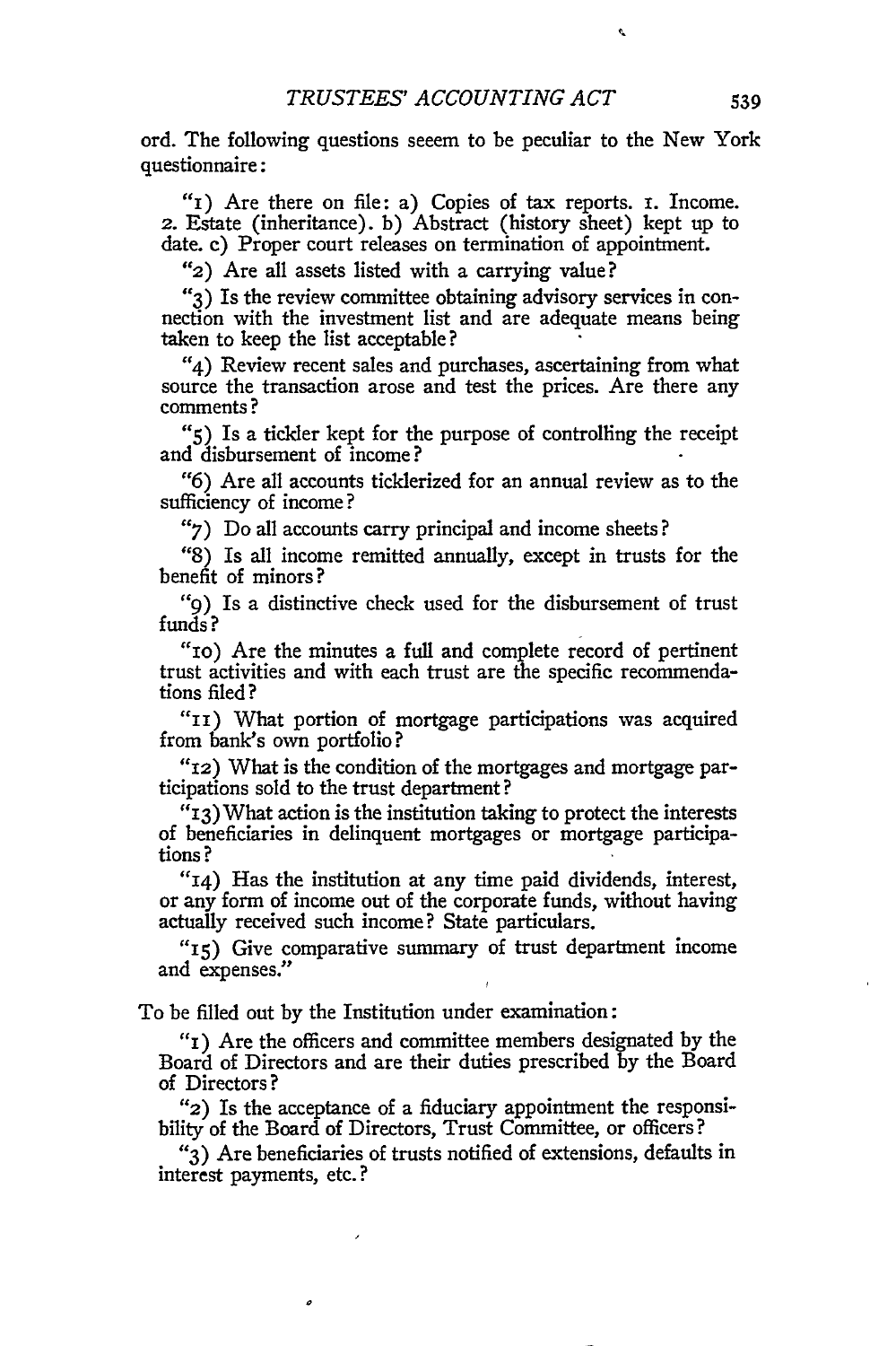"4) Are any suits or actions pending against the institution for damages resulting from its acts or omissions in a fiduciary capacity? State briefly each allegation and approximate amount involved.

*"5)* Are all assets properly placed under accounting control immediately upon receipt?

"6) Describe how purchases and sales of investments and other matters of importance are authorized or approved by the directors or a committee of same.

*"7)* Are investments made directly for definite trusts or are they bought and allocated later?

"8) What procedure is followed to insure prompt detection and investment of cash balances on hand?

"9) Are securities purchased or inventoried at a premium, amortized where required? "io) Does the institution make it a practice to sell assets from

one trust account to another trust account?

"II) Has the institution purchased for itself any securities, mortgages or *other assets from any estate or trust?* If so, give details, including cost to the trust and price paid on purchase.

"12) Are examinations made and if so, how often, to ascertain whether all investments for trusts are in strict accordance with State Fiduciary Laws, Court Orders and/or provisions of trust instruments? State exceptions.

**"13)** Describe the scope and procedure in connection with the control maintained of both personal and corporate securities.

**"14)** Describe the scope and frequency of accounts filed with courts and/or others entitled thereto.

**"15)** List those securities in trust assets of concerns in which officers, directors, or employees hold a controlling interest."

Obviously, the banking department making the investigation communicates its findings and recommendations to the officers of the institution and not to the beneficiaries of any trust. A check is subsequently made to see that the recommendations have been followed. Any violation of a criminal statute is reported to the appropriate prosecuting authority. It is only in case of the insolvency of the bank that the banking authority is permitted to take charge of the bank and carry out policies which it believes to be sound. Thus, the trust beneficiary does not acquire information through the bank examining authorities, but fiduciaries are doubtless stimulated by such authorities to segregate trust assets and to follow sound policies of fiduciary administration.

It is evident that the bank examiners obtain very much more information about trust administration by the bank as a whole than the individual beneficiary receives with regard to his particular trust through the usual annual statement and list of investments. Does not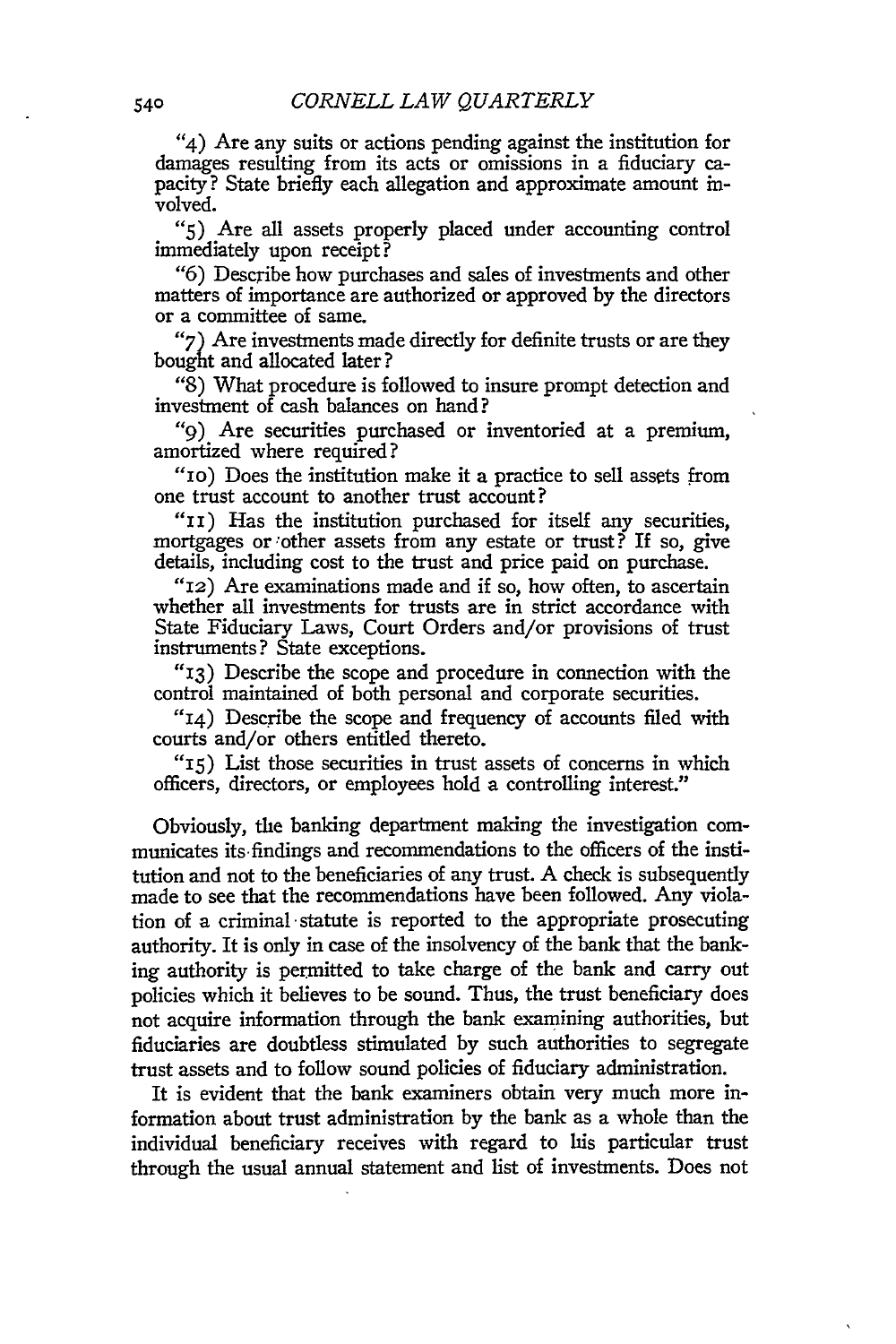the fact that the banking authorities regard this detailed and extensive information as requisite to enable them to perform their duties tend to prove that much of the same information would be useful to the trust beneficiaries? It may not be desirable to have the bank examining authorities furnish information to the trust beneficiaries, but would it not be reasonable for the states to require trustees to give at least the major part of this material to the cestuis que trust from time to time? The Uniform Trustees' Accounting Act is framed on the theory that there is some ground for answering these questions in the affirmative.

### II. **HISTORY OF THE PROPOSED UNIFORM TRUSTEES' ACCOUNTING** ACT

In **193o,** the Trust Division of the American Bankers' Association appointed a committee on Fiduciary Legislation. The hopes of the president of that division in appointing the committee are summarized in an article in the Journal of the American Bankers' Association,<sup>20</sup> entitled "Improving our Fiduciary Laws."

In the summer of **I930,21** the National Conference of Commissioners on Uniform State Laws learned of the movement sponsored by the Trust Division to forward trust legislation, and voted to appoint a committee to cooperate with the bankers and trust officers in this regard.

In a meeting at New York on December 3o , **i93O,** the Trust Division Committee decided to undertake the drafting of three acts, namely, a statute regarding the implied powers of executors and trustees, an act relating to the intermediate and final accounting of fiduciaries, and a uniform descent and distribution statute. The second subject was committed to Mr. Leon M. Little, Vice President of the New England Trust Company, of Boston. It was stated at that time that one of ths principal purposes of the trust men in obtaining a model accounting statute was to settle the exact effect of a court approval of an account, and to make it clear to what extent it relieved the trustee from liability for past acts.

The committee of the Conference on Uniform Laws proceeded to assist in the preparation of acts on the three topics indicated above and has submitted reports to the Conference annually from **1931** to **1935.22** The project for a Uniform Descent and Distribution Act was aban-

<sup>&</sup>quot;Gilbert T. Stephenson, *Improving Our Fiduxiary Laws* (June,. ig3i) **23**  $J.$  Am. BANKERS' Ass'N 957.

**<sup>&#</sup>x27;HANDBOOK, NAT. CONF. COMM'RS ON UN. STATE LAWS (930)** p. **115.**

*<sup>2</sup>Id.* **(1931) p.** 347; *id.* **(1932) p. 242;** *id.* (933) p. 310; *id.* (934) **p. 230;** *id.* **(1935)** P. i67.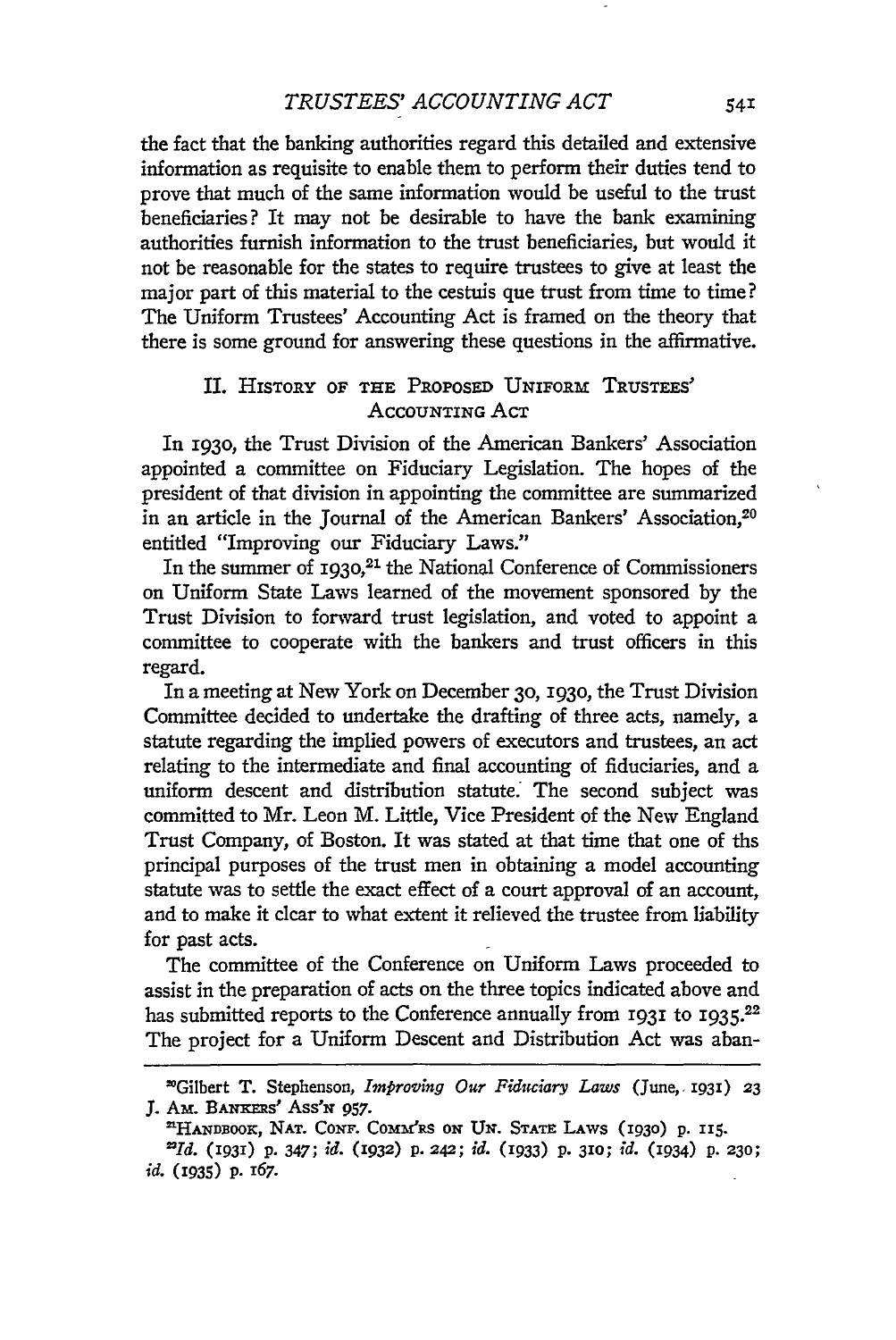doned by the Conference in 1933. The act concerning the powers of trustees was changed by vote of the Conference into a statute intended to clarify and reform some parts of the law of trusts, and it now appears as the proposed Uniform Trusts Act, the proposed final draft of which will be presented to the Conference at its next meeting in Boston, in August. An accounting statute was drawn by the writer in **1932** and presented to the Conference for discussion in that year and in 1933, 1934, and **1935.** It has had the benefit of criticism by many lawyers and trust officials. It is being offered for final adoption by the Conference at the Boston meeting next August.

The Trust Division of the Bankers' Association for some reason lost interest in the Accounting Act. Its committee collected information regarding the state laws governing accountings, but never drafted a statute for consideration. Some of its members have offered friendly criticism of the Conference drafts, but the attitude of the Division has, on the whole, been passive toward this particular proposed legislation.

### III. TEXT OF **THE** PROPOSED **FINAL** DRAFT OF **THE** UNIFORM TRUSTEES' ACCOUNTING **ACT** (1936)

The following sections show the form of this proposed bill after the consideration of it by the Conference Committee at Washington, in May, 1936. While some changes will doubtless be made during the summer and at the Boston meeting, the act, if adopted, will probably be substantially as follows:

### An Act Concerning Inventories and Intermediate and Final Accountings **by** Trustees and to Make Uniform the Law with Reference Thereto.

*(Be it enacted,* etc. . **.** . )

Section **1.** *(Definition* of Terms.) *As used in this Act:*

**A** "testamentary trustee" means a trustee serving under a trust created **by** a will of a testator domiciled in this state at the time of his death whose will has been admitted to probate in this state, whether the trustee was appointed **by** the testator or **by** a court of other authority.

**A** "non-testamentary trustee" means a trustee serving under a trust created in this state otherwise than **by** a will, whether the trustee was appointed **by** the settlor or **by** a court or other authority.

The word "trustee" includes trustees, a corporate as well as a natural person, a successor or substitute trustee, and the successor in interest of a deceased sole trustee.

"Beneficiary" includes a beneficiary under the trust, a person who is entitled to the trust capital at the termination of the trust and surety on the bond of the trustee.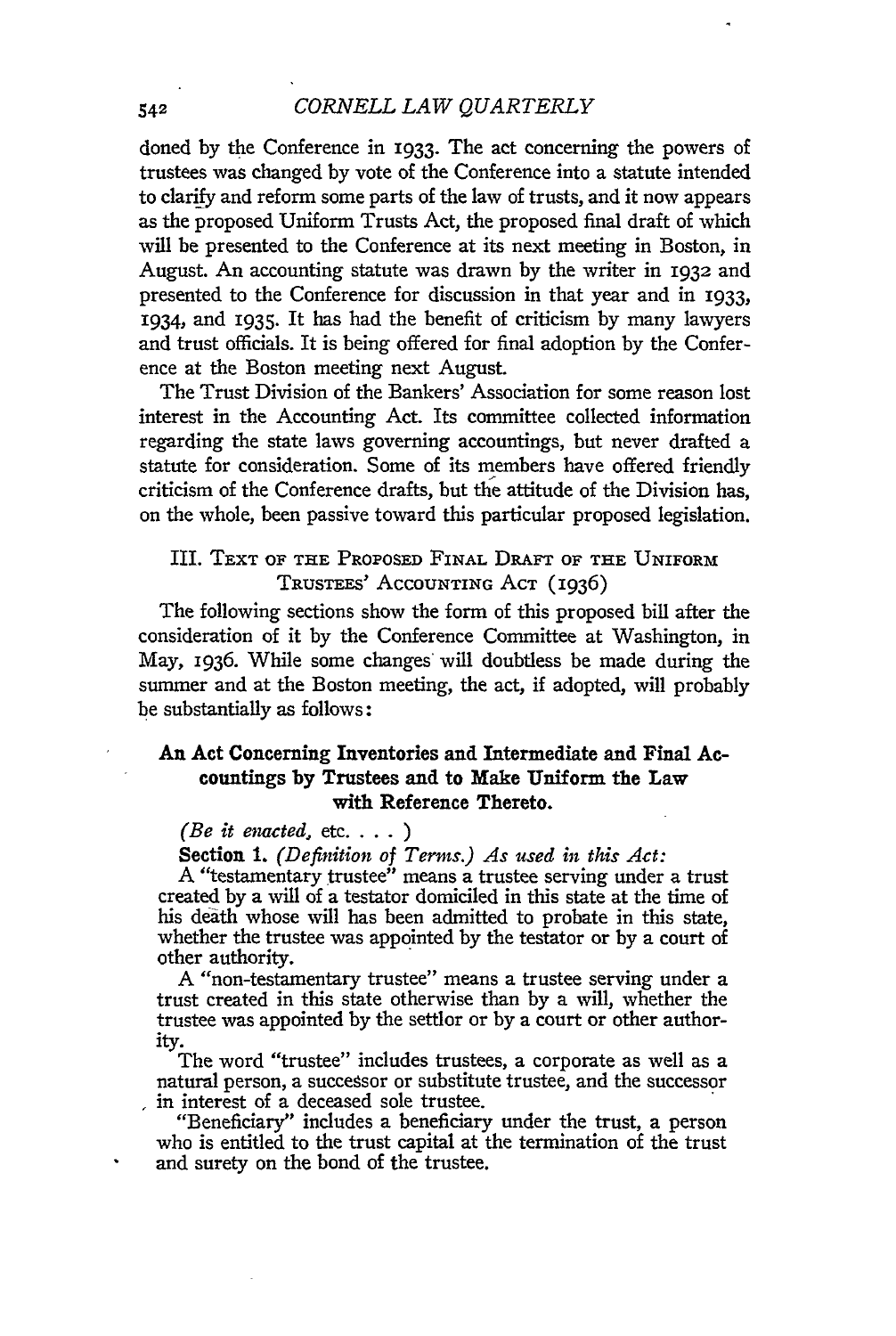"Settlor" includes the creator of a testamentary as well as a non-testamentary trust.

This Act shall not apply to resulting trusts, constructive trusts, business trusts where certificates of beneficial interest are issued to the beneficiaries, investment trusts, voting trusts, insurance trusts prior to the death of the insured, trusts in the nature of mortgages or pledges, trusts created by judgment or decree of a federal court or a state court other than the (probate court) ; liquidation trusts; or trusts for the sole purpose of paying dividends, interest or interest coupons, salaries, wages or pensions.

Section 2. *(Testamentary Trust Inventory.)* Within thirty days after it is the duty of the first qualifying testamentary trustee to take possession of the trust property, he shall file with the (probate court where the will was admitted to probate) an inventory under oath, showing by-items all the trust property which shall have come to his possession or knowledge.

Section 3. *(Intermediate Accountings.)* Within thirty days after the expiration of the first year after the first qualifying testamentary trustee was under a duty to file his inventory as prescribed in Section 2, the testamentary trustee then in office shall file with the (probate court of the county where the will was admitted to probate) an intermediate account under oath covering such year and showing:

(a) the period which the account covers;

(b) the names and addresses of the living beneficiaries; which, if any, are legally incompetent; a description of any possible unborn or unascertained beneficiaries; the name of the surety or sureties on the trustee's bond with the amount of such bond;

(c) in a separate schedule the trust principal on hand at the beginning of the accounting period and the then status of its investment; the investments received from the settlor and still held; additions to trust principal during the accounting period with the dates and sources of acquisition; investments collected, sold or charged off during the accounting period, with the consequent loss or gain and its disposition; investments made during the accounting period, with the date, source and cost of each; deductions from principal during the accounting period, with the date and purpose of each; and trust principal on hand at the end of the accounting period, how invested, and the estimated market value of each investment;

(d) in a separate schedule the trust income on hand at the beginning of the accounting period, and in what form held; trust income received during the accounting period, when, and from what source; trust income paid out during the accounting period, when, to whom, and for what purpose; trust income on hand at the end of the accounting period, and how invested;

(e) whether any seller of, or buyer from, the trustee, of trust property during the accounting period was at the time of such sale or purchase an affiliate, subsidiary, officer, employee or nominee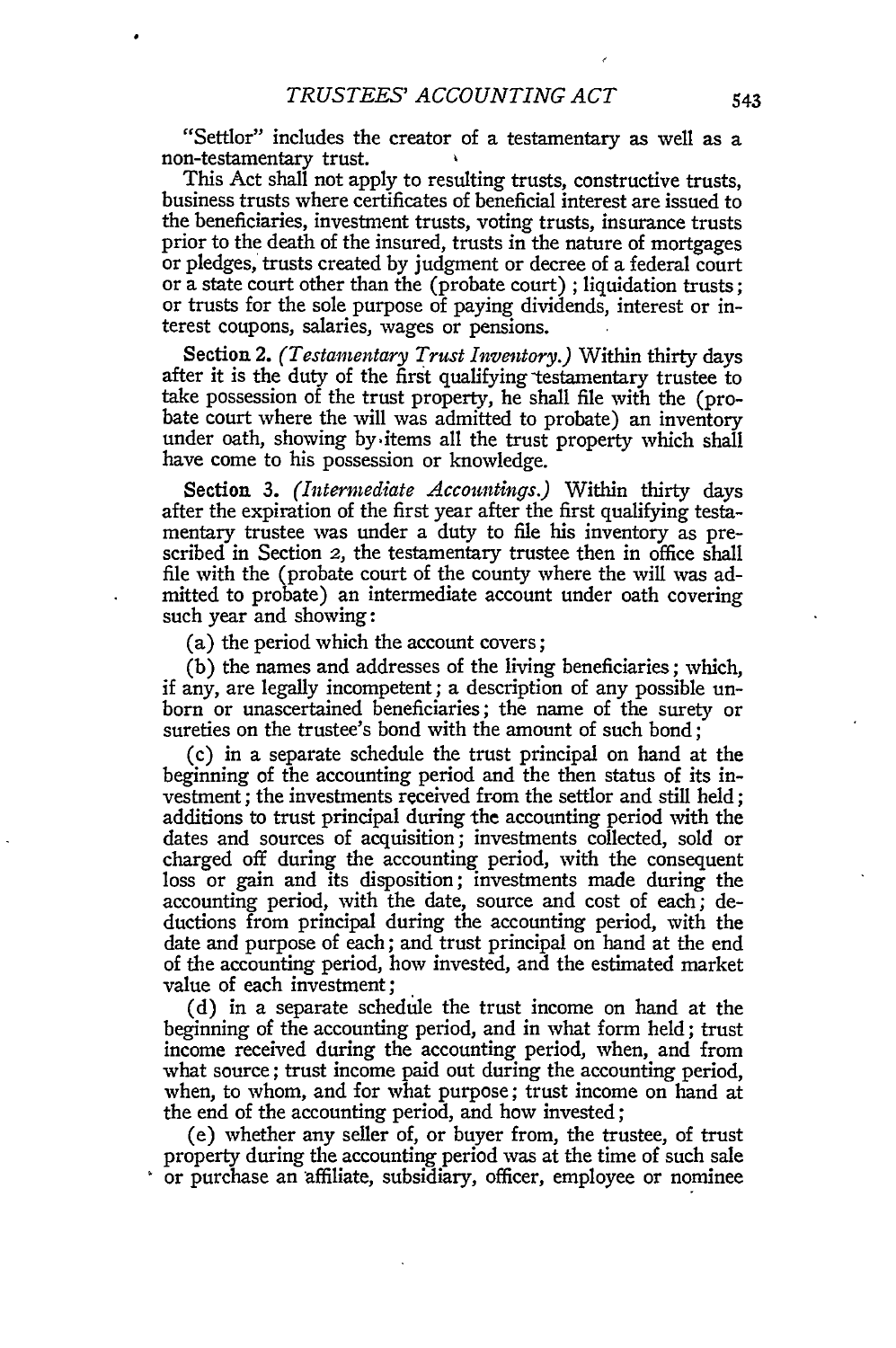of the trustee, or had a contract or understanding with the trustee regarding the sale or purchase of trust investments;

(f) a statement of unpaid claims with the reason for failure to pay them, including a statement as to whether any estate or inheritance taxes have become due with regard to the trust property, and if due, whether paid;

 $(g)$  a brief summary of the account;

(h) such other facts as the court may by rule or court order require.

Within thirty days after the end of each yearly period thereafter during the life of the trust the testamentary trustee then in office shall file with the same court an intermediate account under oath showing corresponding facts regarding the current accounting period.

Section 4. *(Final Accounting.)* Within ( ) days after the termination of every testamentary trust the trustee shall file with the (probate court of the county where the will was admitted to probate) a final account under oath, showing for the period since the filing of the last account the facts required by Section 3 regarding intermediate accountings and the distribution of the available trust property which the accountant proposes to make.

Section **5.** *(Distribution Accounting.)* Within ( ) days after the distribution of the trust property by the testamentary trustee he shall file in the office where the final account Was filed a distribution account which shall contain a statement of the distribution of the trust property which he has made and the receipts of the distributees.

Section **6.** *(Procedure on Intermediate Accountings.)* Every trustee who files an intermediate account in court shall within ten days after such filing deliver to each beneficiary a notice of such filing, and if there is to be no court hearing on the account a summary of the account with an offer to deliver the full account on demand, or if there is to be a court hearing on the account a copy of the account. Such delivery may be **by** (i) handing the notice or. copy to the beneficiary personally, or to his guardian, or to his attorney of record; or (2) **by** mailing it in a sealed, postpaid envelope addressed to the beneficiary, or his guardian or attorney of record, at the last known address of the addressee. Any beneficiary may petition the court for a hearing on any intermediate account, and the holding of such a hearing shall be in the discretion of the court. In the case of the third intermediate accounting and every three years thereafter the trustee shall apply to the court for a hearing and approval of the account and shall give each beneficiary written notice of such application ( ) days before the return day thereof, in the manner prescribed for. the delivery of the copy of the account. The return day of the application for a hearing on an intermediate accounting shall be at least ( ) days after the account was filed. The notice **by** the trustee of the application for a hearing on and approval of the account shall inform the beneficiaries of the amount of commissions or other compensa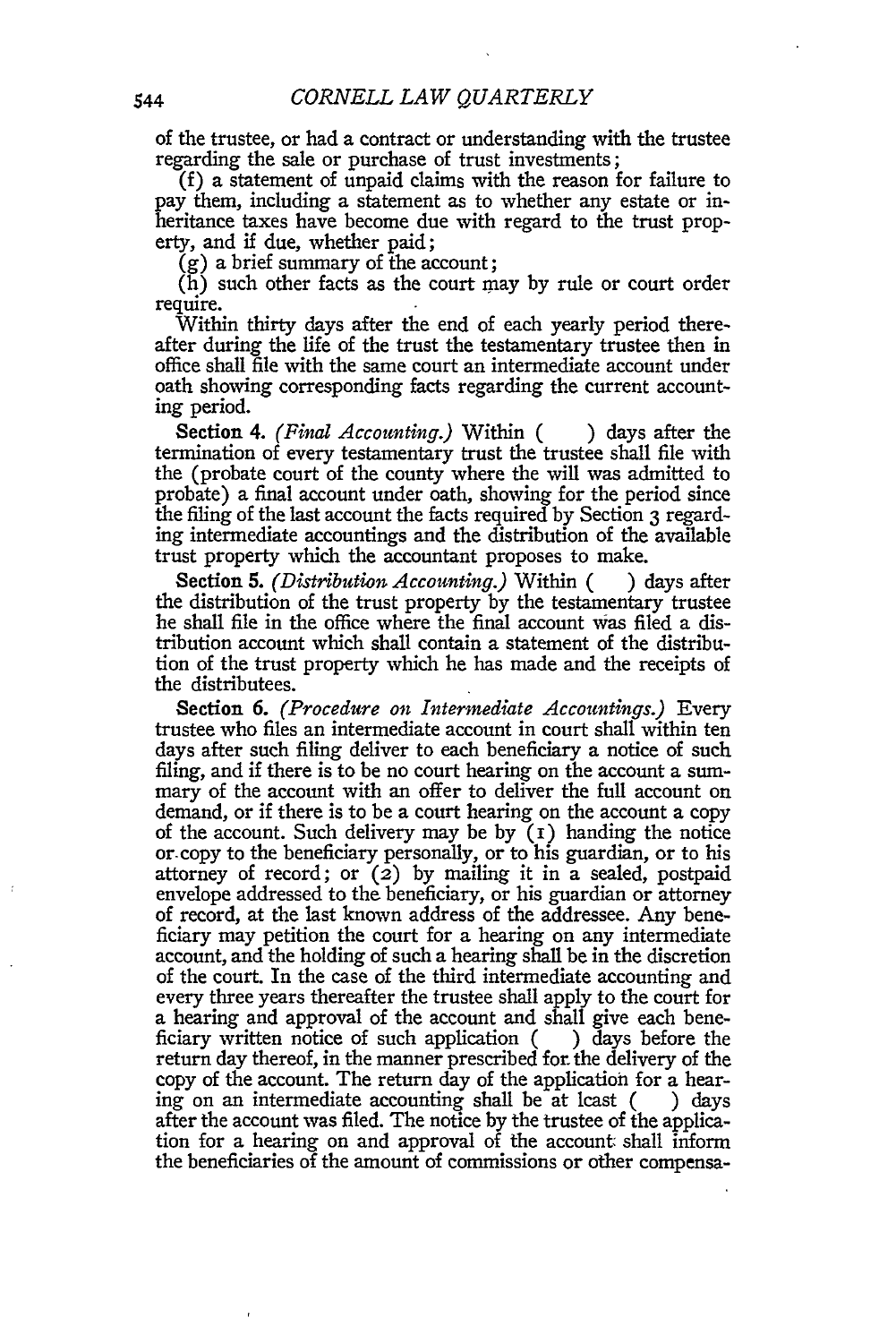tion to be requested by the trustee on such hearing, and the amount of counsel fees which counsel for the trustee will then request the court to allow.

Section **7.** *(Service of Papers in Final Accounting.)* At least ( ) days before the return day of a final accounting the testamentary trustee shall deliver to each beneficiary a copy of the account and a notice of the time and place at which the account will be presented for approval, which date shall not be earlier than ) days after the account was filed. Such delivery may be accomplished in the same manner as with regard to the service of papers on the intermediate accounting. The notice shall inform the beneficiaries of the amount of commissions or other compensation to be requested **by** the trustee on the application for approval of the account, and the amount of counsel fees which counsel for the trustee will then request the court to allow.

Section **8.** *(Vouchers.)* When an intermediate or final account is presented for consideration in court the trustee shall produce in court vouchers for all expenditures of \$2o or more, made **by** the trustee during the accounting period. (The vouchers shall be returned to the trustee after the account is approved.)

Section **9.** *(Representation.)* Any beneficiary who is an infant, of unsound mind or otherwise legally incompetent, and also possible unborn or unascertained beneficiaries may be represented **by** the court, or **by** competent living members of the class to which they do or would belong, or by a guardian *ad litem,* as the court deems best. If the residence of any beneficiary is unknown, or there is doubt as to the existence of one or more persons as beneficiaries, the court shall make such provision for service of notice and representation on the accounting as it believes proper.

Section **10.** *(Court Approval or Disapproval.)* On the return day of an application for a hearing on and approval of an intermediate or final account the trustee shall file an affidavit proving the timely delivery to the beneficiaries of the documents required **by** the Act or **by** court order. The proceedings as to filing of objections, examination of the trustee and other witnesses, inspection of the trust property, adjournments, reference to a master or other representative of the court, amendment of the account, and similar matters, shall be in the discretion of the court. The court shall, as soon as practicable, act upon the account, and discharge the trustee if the account is an approved distribution account.

Section **11.** *(Effect of Court Approval.)* The approval **by** the court of a testamentary trustee's account after due notice and service of papers shall relieve the trustee and his sureties from liability to all beneficiaries then known or in being, or who thereafter become known or in being, for all the trustee's acts and omissions which are fully and accurately described in the account, including the then investment of the trust funds, subject to the right of appeal. The account may be reopened **by** the court on motion of the trustee or a beneficiary, for amendment or revision, if it later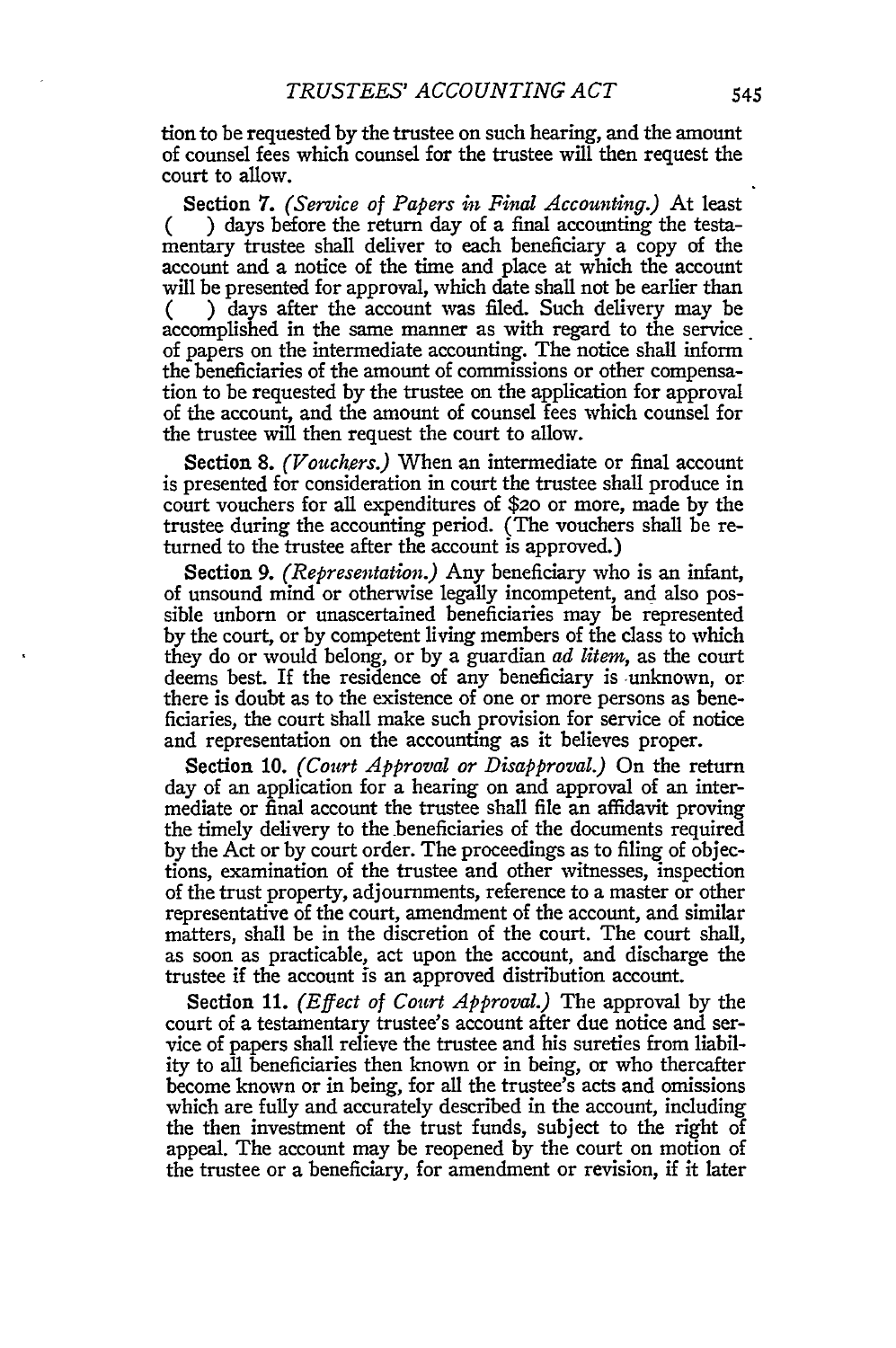appears that the account is incorrect, either because of fraud or mistake. Court approvals or disapprovals of intermediate or final accounts shall be deemed final judgments in so far as the right of appeal is concerned. (No account shall be reopened because of mistake more than one year after its approval. No beneficiary may move for the reopening of an account because of fraud more than ( ) days after he discovers the existence of the fraud.)

Section 12. *(Inventory by Non-Testamentary Trustee.)* Subject to the provisions of ,Section 14, within thirty days after it is the duty of the first qualifying trustee of a non-testamentary trust to take possession of the trust property, he shall file in the office of the (clerk of the ) court in the county where the trust was created, a notice of his appointment as trustee, a copy of the instrument creating the trust if the trust was created **by** a writing, a list of the names, addresses, and dates of birth of the living beneficiaries, a description of any possible unborn or unascertained beneficiaries, and an inventory under oath of the trust property which shall have come to his possession or knowledge.

Section **13.** *(Accountings by Non-Testamentary Trustees.)* Every non-testamentary trustee shall file intermediate, final and distribution accounts with the (clerk of the ) court in the county where the trust was created, at the same intervals, under the same conditions, and with the same effect as herein provided with'respect to the accountings of a testamentary trustee in the (probate) court.

Section 14. *(Duties of Court and Clerk.)* The clerks of the (probate and equity courts) shall severally keep records of all trust inventories and accounts filed with their respective courts and shall notify the respective judges of their courts of all failures **by** trustees to file accounts in accordance with this Act. Such courts shall, upon learning that a trustee subject to their respective jurisdictions has failed to perform any duty placed upon him **by** this Act, issue a citation or order to the trustee requiring him to perform such duty.

Section **15.** *(Power of Settlor or Successors.)* The settlor of any trust affected **by** this Act may, **by** express written provision in the instrument creating the trust, relieve the trustee from any of the duties which would otherwise be placed upon him **by** this Act, or add duties to those imposed **by** this Act on trustees with regard to inventories and accountings. But no expression of intent **by** any settlor shall affect the jurisdiction of the courts of this State over inventories and accounts of trustees, in so far as such jurisdiction does not depend upon the provisions of this Act.

Section **16.** *(Power of Beneficiary.)* Any beneficiary, if of **full** age and sound mind, may, if acting upon full information, **by** written instrument delivered to the trustee, excuse the trustee from performing any of the duties imposed on him **by** this Act or exempt the trustee from liability to such beneficiary for failure to perform any of the duties imposed upon such trustee **by** the terms of this Act.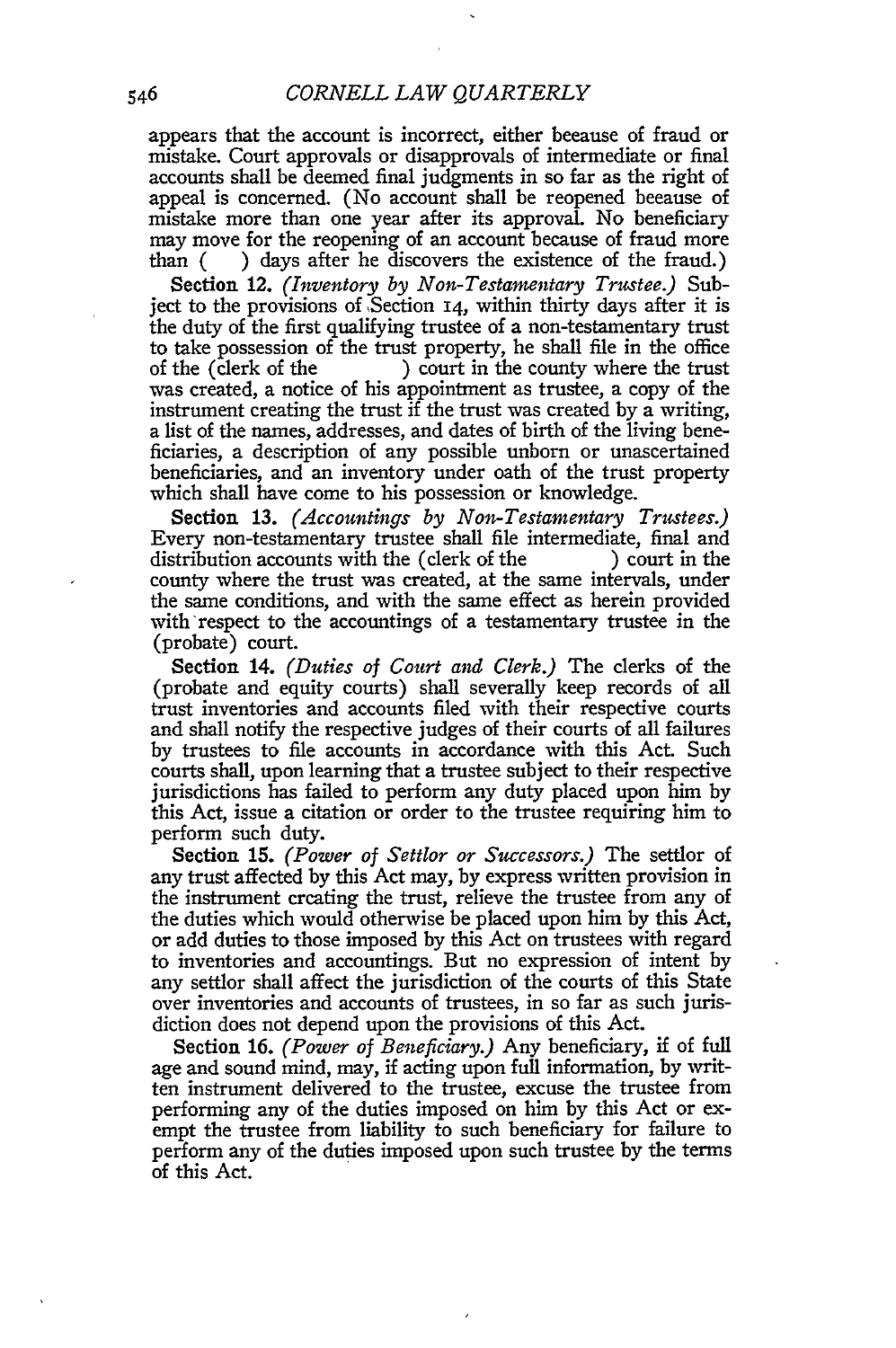Section **17.** *(Accountability at Other Times.)* Nothing herein contained shall be construed to abridge the power of any court of competent jurisdiction to require testamentary or non-testamentary trustees to file an inventory, to account, to exhibit the trust property, or to give beneficiaries information or the privilege of inspection of trust records and papers, at times other than those herein prescribed; and nothing herein contained shall be construed to abridge the power of such court to excuse a trustee from performing any or all of the duties imposed on him by this Act. Nothing herein contained shall prevent the trustee from accounting voluntarily when it is reasonably necessary, even though he is not required to do so by this Act or by court order.

Section **18.** *(Enforcement.)* Any beneficiary may apply to a court of competent jurisdiction for an order requiring the trustee to perform the duties imposed upon him **by** this Act.

Section **19.** *(Forms of Accounts.)* The courts given jurisdiction over accountings **by** this Act may prescribe forms in which those accounts may be presented.

Section 20. *(Oaths.)* Whenever an oath or affirmation is required of a trustee under this Act it may be made in the case of a corporate trustee **by** an officer of such corporate trustee, and in the case of co-trustees acting jointly **by** any one of the co-trustees.

Section 21. *(Charitable Trusts.)* This Act shall apply to charitable trusts. Notices and accounts required to be delivered to beneficiaries of such trusts shall be delivered to the (Attorney General of the State and the State Department of Charities).

Section 22. *(Penalties for Violation af Act.)* When a trustee fails to perform any of the duties imposed upon him by this Act, he may be removed, or his compensation may be reduced or forfeited, or both, in the discretion of the court.

Section **23.** *(Uniformity of Interpretation.)* This Act shall be so interpreted and construed as to effectuate its general purpose to make uniform the law of those states which enact it.

Section 24. *(Short Title.)* This Act shall be cited as the Uniform Trustees' Accounting Act.

Section 25. *(Severability.)* If any provision of this Act or the application thereof to any person or circumstances is held invalid, such invalidity shall not affect other provisions or applications of the Act which can be given effect without the invalid provision or application, and to this end the provisions of this Act are declared to be severable.

Section 26. *(Repeal.)* All acts or parts of acts which are inconsistent with the provisions of this Act are hereby repealed.

Section **27.** *(Time of Taking Effect.)* This Act shall take effect ( ) and shall apply only to testamentary trusts created **by** wills executed after the effective date of the Act and to non-testamentary trusts created after the effective date of the Act.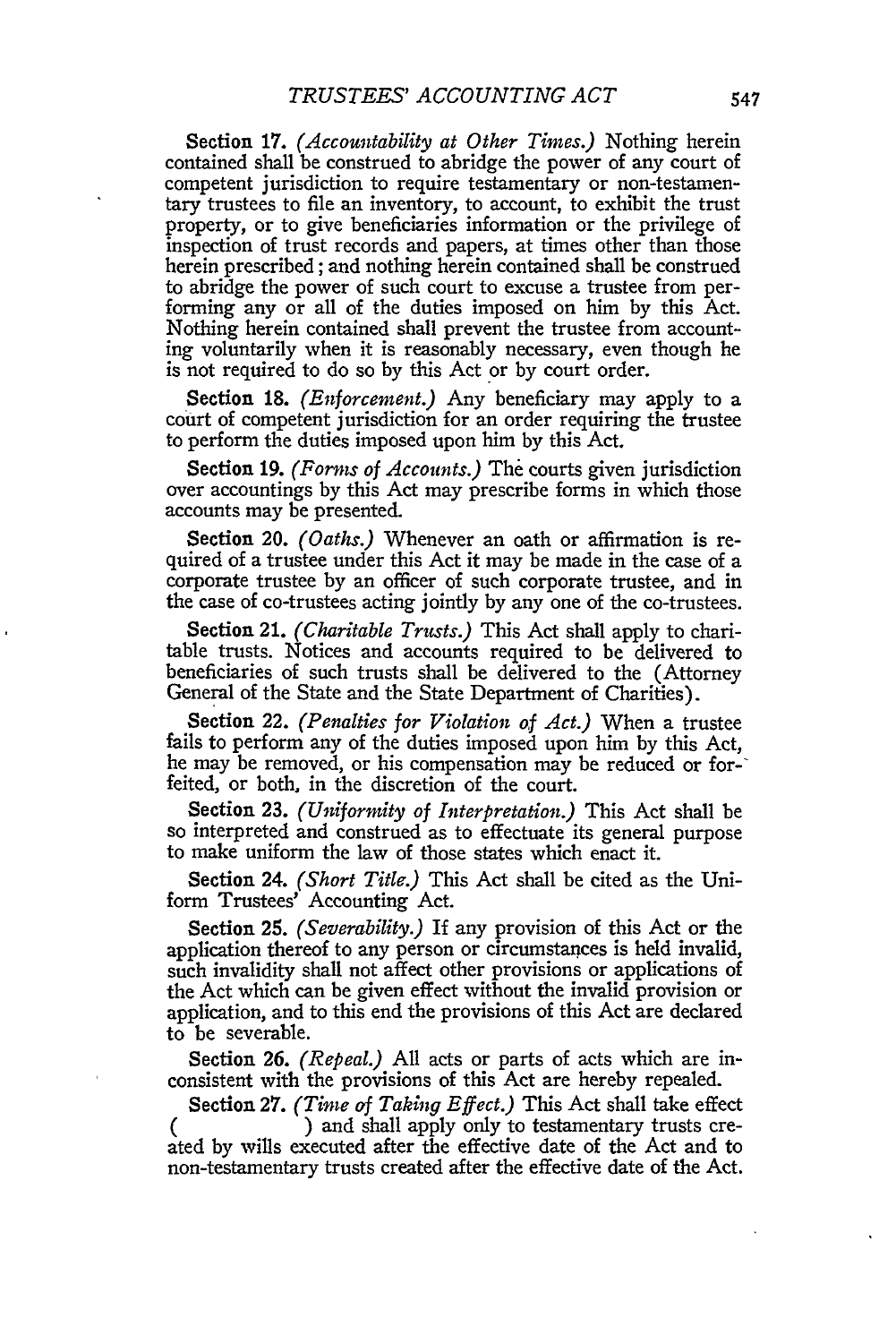### IV. CRITICISMS OF **THE** ACT

The adverse criticisms<sup>23</sup> of the Uniform Trustees' Accounting Act, in so far as they have not been met by changes in the draft, are chiefly three, namely: (I) that there is no need for such a statute; **(2)** that the portion of it relating to living trusts is undesirable because of the publicity which it throws upon a highly secret and private transaction; and (3) that, assuming that the act brings some advantages to the beneficiaries, they cost more than they are worth, that is, the expense of furnishing the reports required would be extremely burdensome to cestuis que trust.

(I) First, taking up the question of *need* for the statute, it seems to the writer that much can be said for having a well prepared draft of a model act for the purposes of giving beneficiaries full information regarding the work being done for them and granting trustees periodic releases while the trust affairs are fresh in the minds of all.

The Trust Division Committee voted in **193o** that a model or uniform trustees' accounting act was desirable and should be prepared. The Uniform Law Conference undertook the project on this recommendation. What has happened between 193o and 1936 which has caused trust officers to change their minds on this subject? Surely the situation as to the law and practice of trust accountings is the same now as then.

Nearly half of our states apparently have no statutes on the trust accounting topic. They render no aid to the beneficiary by obligating the trustee to account at regular and frequent intervals. They do not require accounts to be itemized in such a way as to bring out clearly the significance of the various transactions. They let the cestui get what he is strong and prudent enough to get, or what fortunately comes to him by grace of his trustee's conduct. Conceivably some of these states may wish to change from the *laissez faire* class to an attitude of greater concern for the welfare of beneficiaries. If so, it will be an assistance to their legislatures to have at hand a well-considered model draft which they can adopt in whole or in part.

Secondly, a use for this act may be found in the twenty-three states which require periodic court accountings but do not specify the details of such accounts, their procedure, or their effect. These states may wish to expand their statutory provisions and take one or more of the

<sup>&#</sup>x27;See Stockton, *Proposed Uniform Trust Legislation,* Trust Bulletin, April, 1936. Other detailed criticisms have come from the Corporate Fiduciaries Association of Chicago, and from Professor M. I. Schnebly, University of Illinois Law School.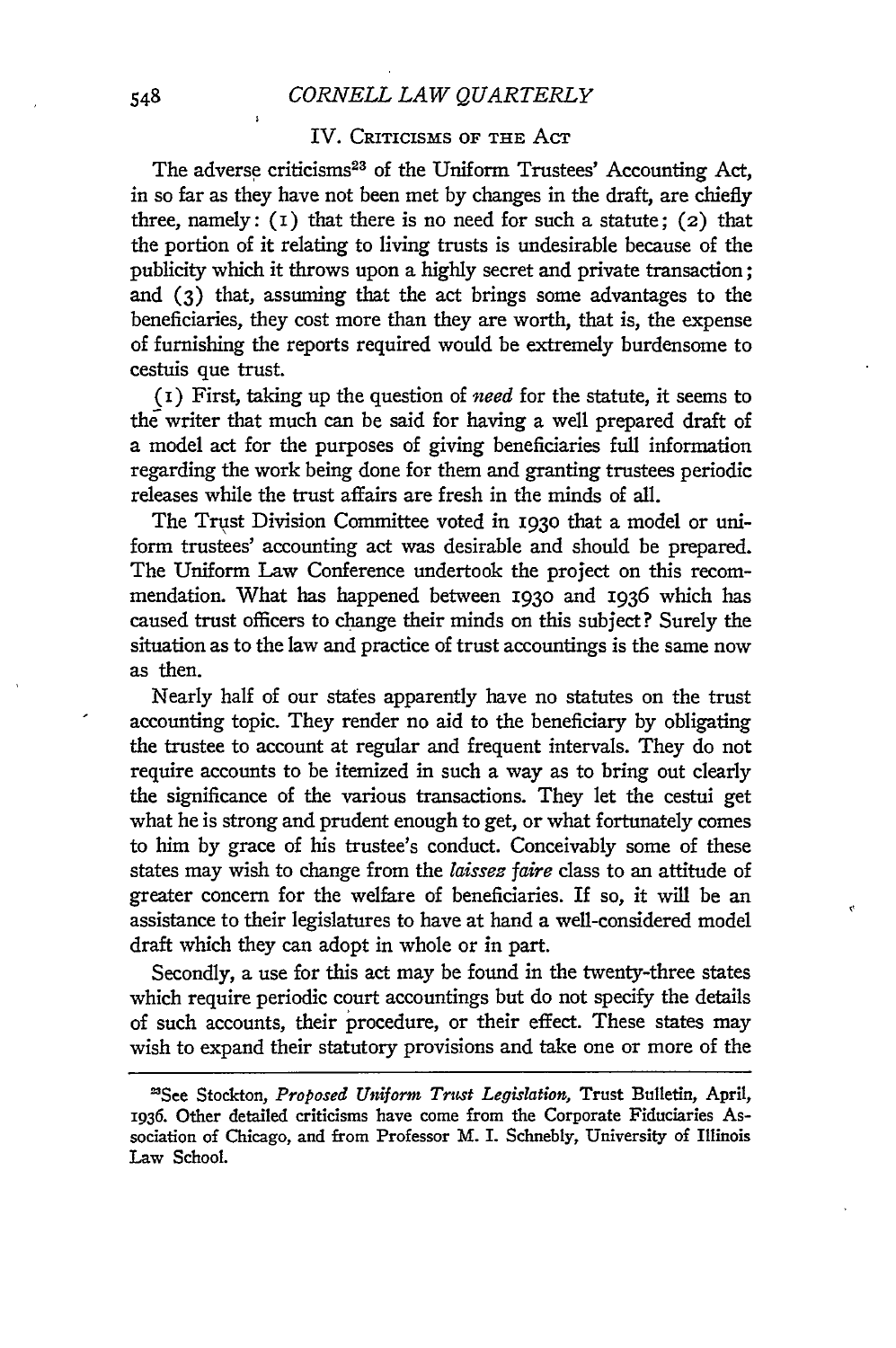sections of the uniform act, when engaged in a general or special revision of the statute books.

Thirdly, the seven Eastern jurisdictions having large codes on the subject of accounting practice may obtain benefit from consultation with a model act when, from time to time, statutory revisions take place.

The information which a beneficiary needs in order to guard against dishonesty or negligence is substantially the same in every state. Climate, social conditions, historical background, and similar elements do not affect this subject. What is good accounting for a cestui in Florida would seem to be desirable for a beneficiary in Washington. Social customs and economic variations may make laws of descent and distribution unsuited to Maryland which are satisfactory to New Mexico, but it is not believed that this factor operates with regard to the law of trust accountings.

(2) Throughout the consideration of this act, the trust company officials have been emphatic in objecting to compulsory court accountings with relation to inter vivos or living trusts, on the theory that such trusts are established in order to obtain *privacy* for the management of property and that this secrecy should be respected.

In response to this suggestion it may be relevant to inquire whether the motives of settlors who desire privacy are legitimate. Why should the privacy of living trusts be so much more important than that of testamentary trusts? The law has quite generally required or permitted accounts in testamentary trusts to be presented in court and to be made a matter of public record. Why should there be any legitimate added delicacy about living trusts?

Insofar as living trusts are created to avoid the burdens of gift, inheritance, estate, income, or property taxes, it seems to the writer that the desire for privacy should not be heeded. A reasonable accounting statute will accomplish the main purpose of protecting cestuis and relieving trustees and also an incidental purpose of assisting the tax collecting authorities of state and nation. If the living trust legally assists in minimizing or avoiding taxation, there should be no reason to hide it. If it is of dubious legality or is certainly illegal, the reputable trustee should not accept it or assist in forwarding its purpose.

Furthermore, a conclusive answer to any objection on this ground seems to be that the act empowers a *settlor* to excuse a trustee from a duty to account and permits a settlor to vary the duties of the trustee under the act; that the act also permits the *court* to relieve the trustee of any trust from a duty to account under the act, and permits the court to change his duties for cause shown; and that it provides that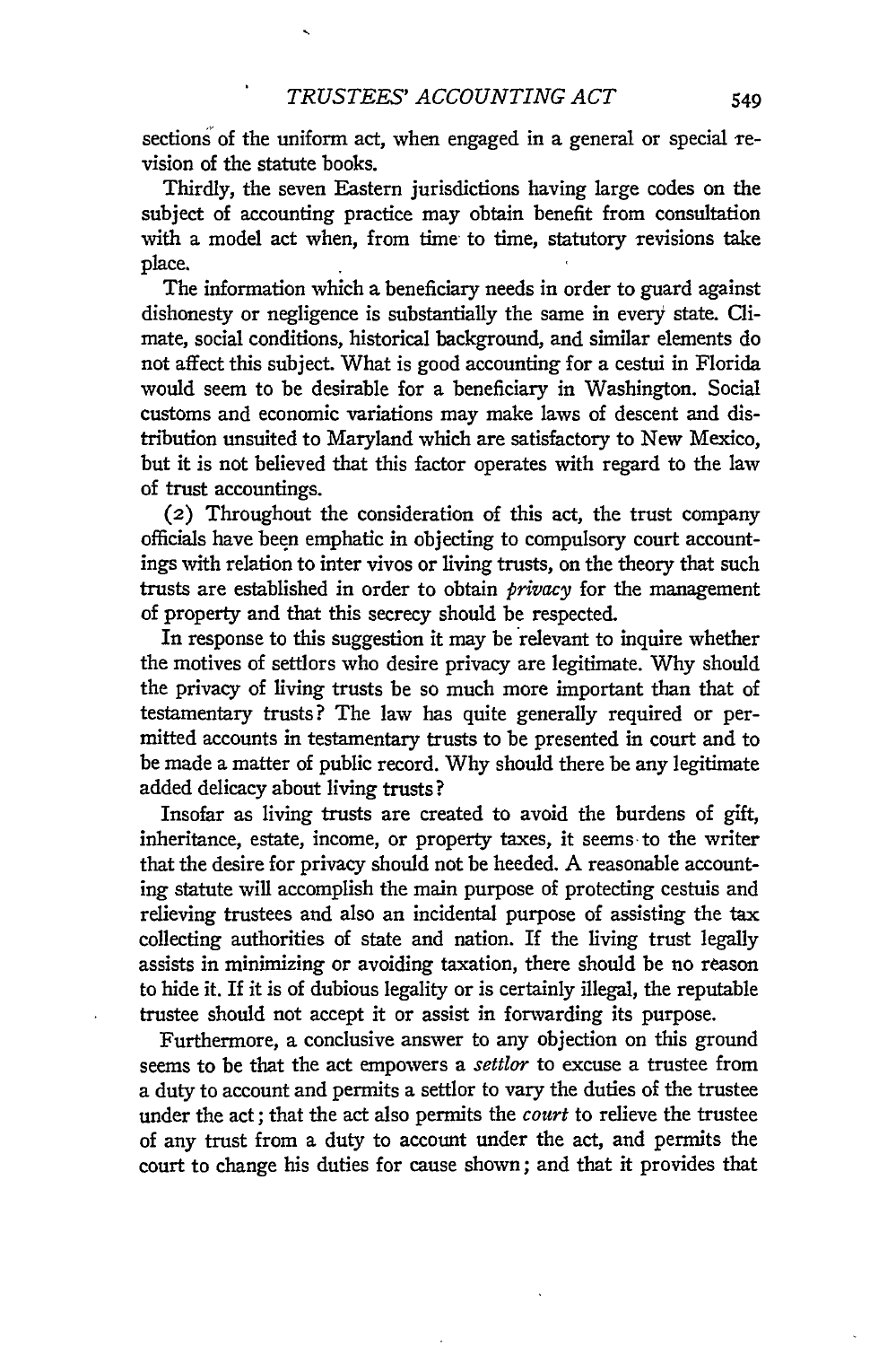the *beneficiaries* **of** any trust may excuse their trustee from the duties imposed **by** the act. Surely, if there is any legitimate reason why a living trust should be kept in the dark, the court will sanction such secret management or the beneficiaries will give written consent to operation in this way. And whether there is good ground or poor reason, under the statute the settlors of all trusts subject to the act can **by** a simple clause remove the trust from the operation of the act. If living trust settlors and cestuis really are so anxious for privacy, they can get it under the act **by** very slight effort. The proposed act does not apply to trusts in existence when the act takes effect. It is prospective only.

Careless, inefficient, and dishonest administration is just as apt to occur in the case of living trusts as in the instance of testamentary trusts. Cestuis of living trusts are citizens entitled to the protection of the state to the same extent as beneficiaries of trusts created **by will.**

**(3)** Lastly, there is the argument of expense. To adopt the proposed act would, without doubt, impose upon trustees some new work, and in some states would mean a court proceeding where none now occurs. It would be an injudicious kindness to beneficiaries to make them pay for unnecessary bookkeeping and accounting **by** the trustee, and for needless court costs, guardians' fees, and similar items. Unless the benefits **by** way of added knowledge of trust affairs and increased opportunities to detect inefficiency, disloyalty, and dishonesty more than offset the increased cost, obviously the act should be relegated to the waste-basket.

It is believed, however, that this argument depends on exaggeration for any important effect. In the first place, all the facts which under the act must be stated in inventory or accounts can be found in the records which are now kept **by** all reputable professional trustees and which should be kept **by** all trustees. It will not be necessary to open any new ledgers or make new entries in them in order to comply with this statute. Secondly, the important new work devolving on trustees will be merely segregating and bringing out into the open items of information which are now known to the trustees and which appear in his books or correspondence. Nearly all professional trustees make annual or more frequent reports to their cestuis at the present time. The more important trusts are administered **by** professional trustees. Hence as to most trusts of significance the act will mean merely an elaboration of a statement already being made, instead of the preparation of an entirely new document. Printed schedules can quickly be prepared which will facilitate the preparation of the annual accounts.